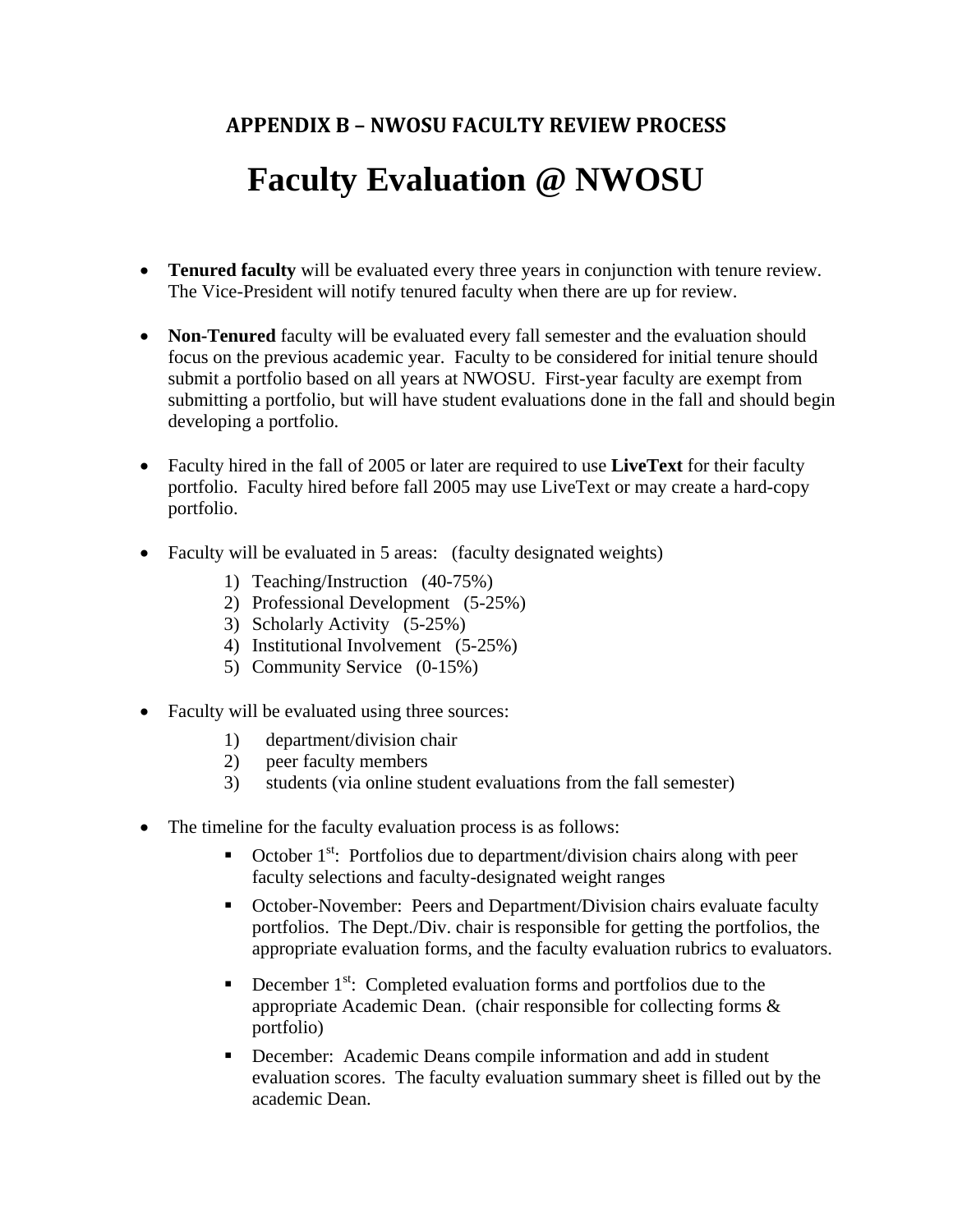- January: Department/Division chairs meet with faculty to go over the evaluations and return portfolios.
- Faculty evaluation forms, the faculty evaluation rubrics, and the portfolio outline, as well as additional information about the faculty evaluation process at Northwestern are available on the Faculty Evaluation website at: http://www.nwosu.edu/facultyevaluation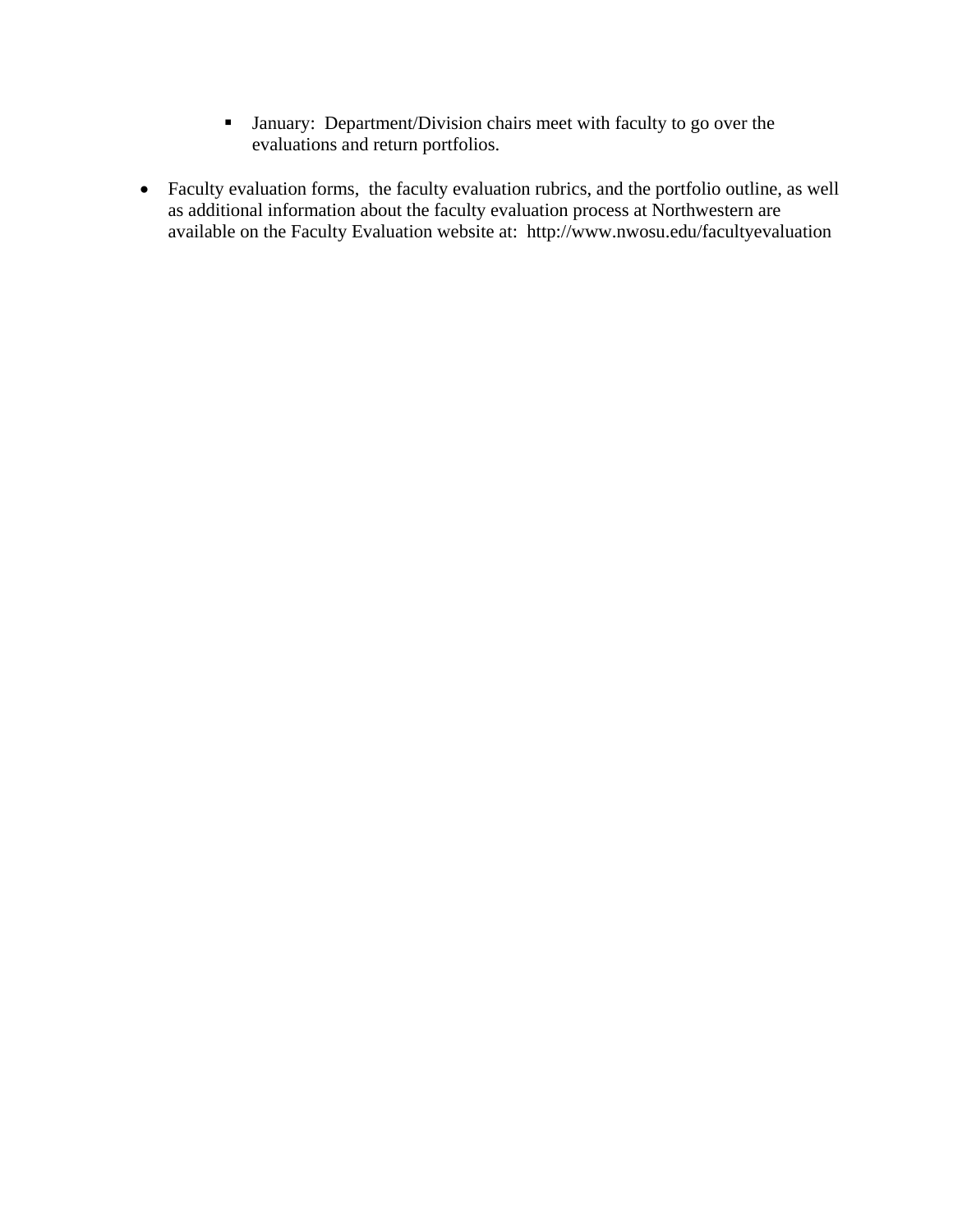

# **Portfolio Outline**

**Northwestern Oklahoma State University** 

**Suggested materials to submit for Faculty Evaluation/Review** 

Cover Page

Introduction

- 1) Teaching & Instruction (Weight Range:  $40 75\%$ )
- 2) Professional Development (Weight Range: 5 25%)
- 3) Scholarly Activity (Weight Range: 5 25%)
- 4) Institutional Involvement (Weight Range: 5 25%)
- 5) Community Service (Weight Range: 0 15%)

The cover page should include the faculty member's name and department/division as well as the **faculty member's designated weights** for each part of the evaluation. For example: Teaching – 55%, Professional Development – 20%, Scholarly Activity – 10%, Institutional Involvement – 10%, Community Service – 5%. These weights are *set by the faculty member* but they must total 100% and be within the weight ranges above. Also on the cover page, the faculty member should include the name of his/her choice for the **1st Peer Committee Member**, and also a **list of 3-5 names** for the department chair to choose the **2nd Peer Committee Member**.

The introduction should include an overview of the faculty member's duties and responsibilities, a list of classes typically taught, teaching style/philosophy, and a current Curriculum Vitae/Resume.

Each section  $(1) - (5)$  should include evidence and/or documentation of how the faculty member is meeting the standards of professional performance in that particular area. At the end of each sub-section in the outline a list of possible examples of documentation is provided. Faculty are encouraged to provide additional evidence in support of the standard. Faculty members are also encouraged to provide a brief statement indicating how the evidence supports the standard.

The portfolio should be put in a  $\frac{1}{2}$ -inch or 1-inch 3-ring binder. The completed portfolio should not exceed 100 pages.

When completed, the portfolio should be submitted to the department/division chair.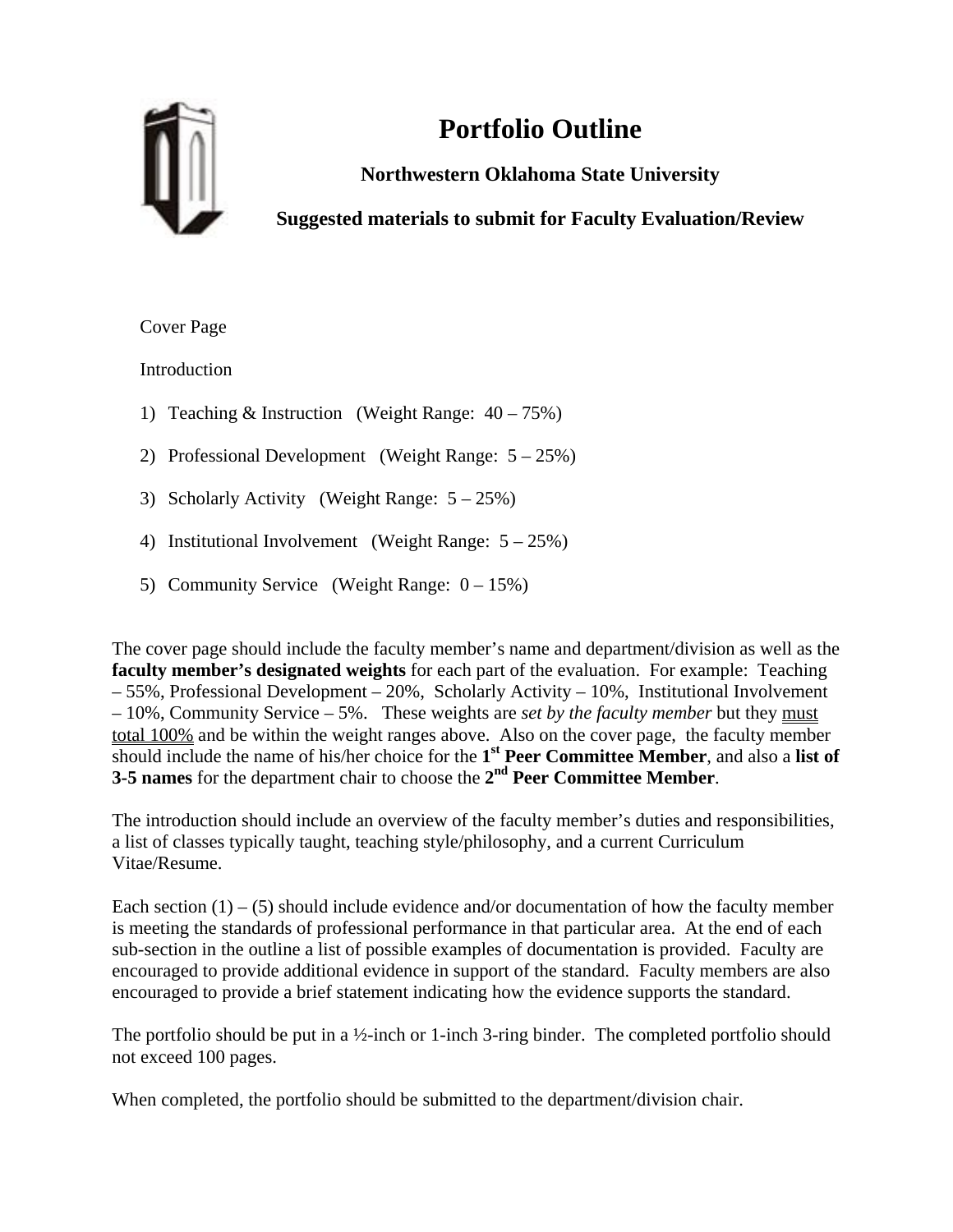**Section 1:** In the area of **Teaching/Instruction** the faculty member will: (Weight range for the area is  $40 - 75\%$ )

1. demonstrate a thorough knowledge and understanding of the content relevant to the discipline in which s/he teaches. (Weight 25%)

Examples of this may include, but are not limited to:

- 1.1. Keeping information current
- 1.2. Participating in program review
- 1.3. Maintaining licensure

Possible examples of documentation/evidence: copies of licenses and certifications; agendas/programs that show attendance and/or participation in conferences/workshops; published or unpublished research in area of instruction; academic degrees completed; documents used to create and update activities; description and outcomes of program review

2. consistently deliver instruction for his/her classes in a manner that is effective and stimulating. (Weight 25%)

Examples of this may include, but are not limited to:

- 2.1. Using class time effectively
- 2.2. Using effective instructional techniques and tools (including lecture, discussion, audio/visuals, group activities, or technology)
- 2.3. Stimulating student interest and achievement

This section is **evaluated by students** via the online student evaluations. Faculty members DO NOT submit student evaluations scores. The Academic Deans will put these scores in the Faculty Evaluation Summary Sheet. Faculty are welcome to add comments from student evaluations in support of quality teaching/instruction.

3. consistently design instruction for his/her classes in a manner that is effective and stimulating. (Weight 25%)

Examples of this may include, but are not limited to:

- 3.1. Developing course materials (syllabi, study guides, tests, etc.)
- 3.2. Developing new courses
- 3.3. Designing effective instructional tools (including lecture, discussion, audio/visuals, group activities, or technology)
- 3.4. Evaluating student learning
- 3.5. Selecting textbooks

Possible examples of documentation/evidence: Sample course materials developed such as handouts, study guides, tests, syllabi, description of classroom activities, power points, lesson plans, lab assignments, and class projects. Comments from student evaluations in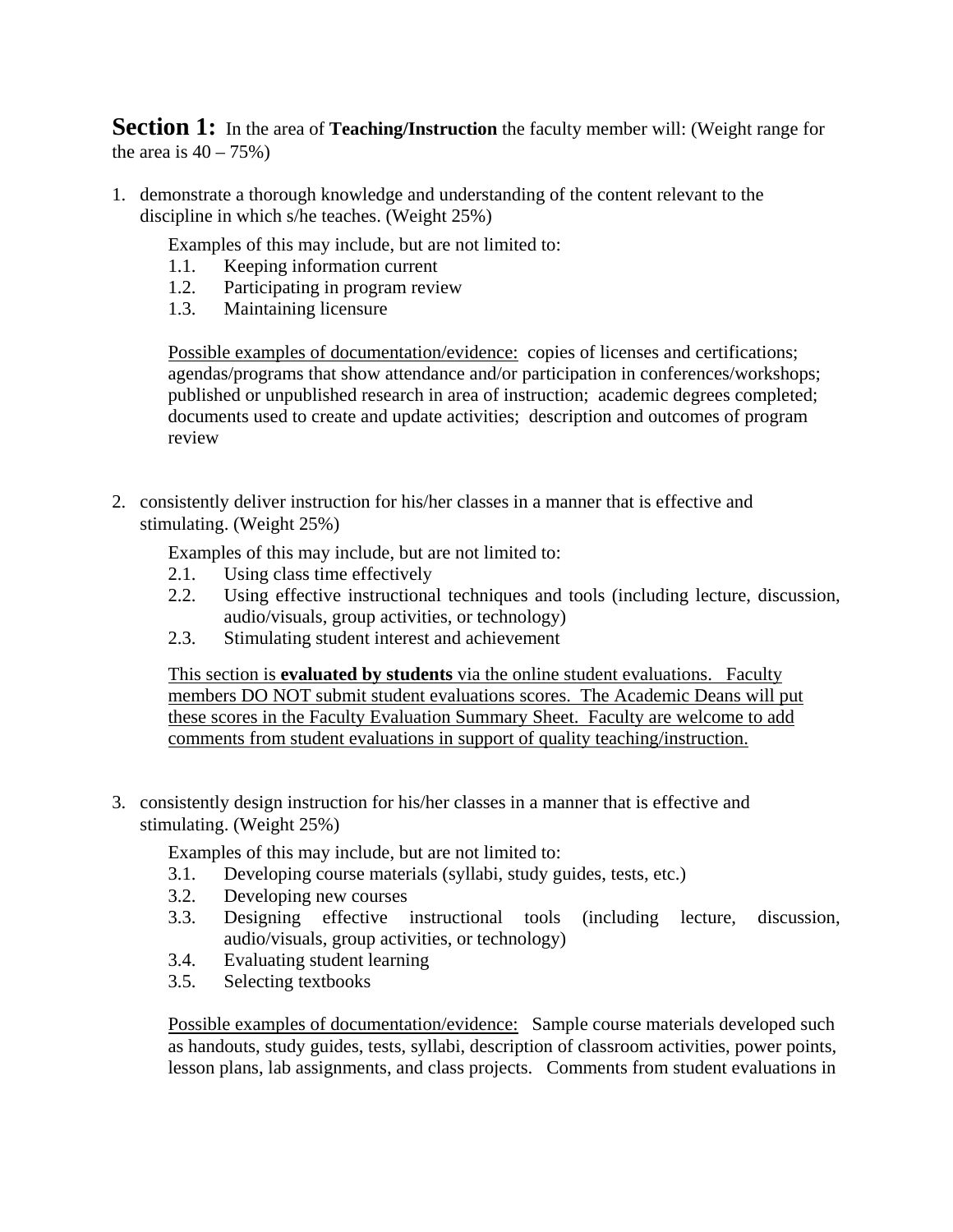support of effectively designed instruction, evidence of effective Service Learning activities incorporated into the coursework.

4. effectively manage the classes that s/he teaches. (Weight 15%)

Examples of this may include, but are not limited to:

- 4.1. Supervising clinical and internship experiences
- 4.2. Managing activities, materials, and tools for courses (including electronically delivered and off-site courses)
- 4.3. Coordinating tutor sessions
- 4.4. Grading and returning papers in a timely manner
- 4.5. Guiding and assisting student research
- 4.6. Directing laboratory and field experiences
- 4.7. Directing/coaching competitive teams and performance ensembles
- 4.8. Maintaining appropriate supplies and equipment for teaching and research

Possible examples of documentation/evidence: instructions/materials for ITV classes; course instructions for class/computer lab project; copy of research internships/research papers done by students; copies of programs from performance ensembles/competitive teams; supervise service learning activities

5. effectively manage the enrollment of the classes that s/he teaches. (Weight 10%)

Examples of this may include, but are not limited to:

- 5.1. Recruiting
- 5.2. Advising students
- 5.3. Serving on graduate committees
- 5.4. Keeping current on professional licensing regulations
- 5.5. Assisting students' placement in jobs or graduate school

Possible examples of documentation/evidence: list of advisees, letters of recommendation written to assist students in obtaining jobs or applying for graduate school; copies of letters/correspondence with prospective students; participation in Freshmen connection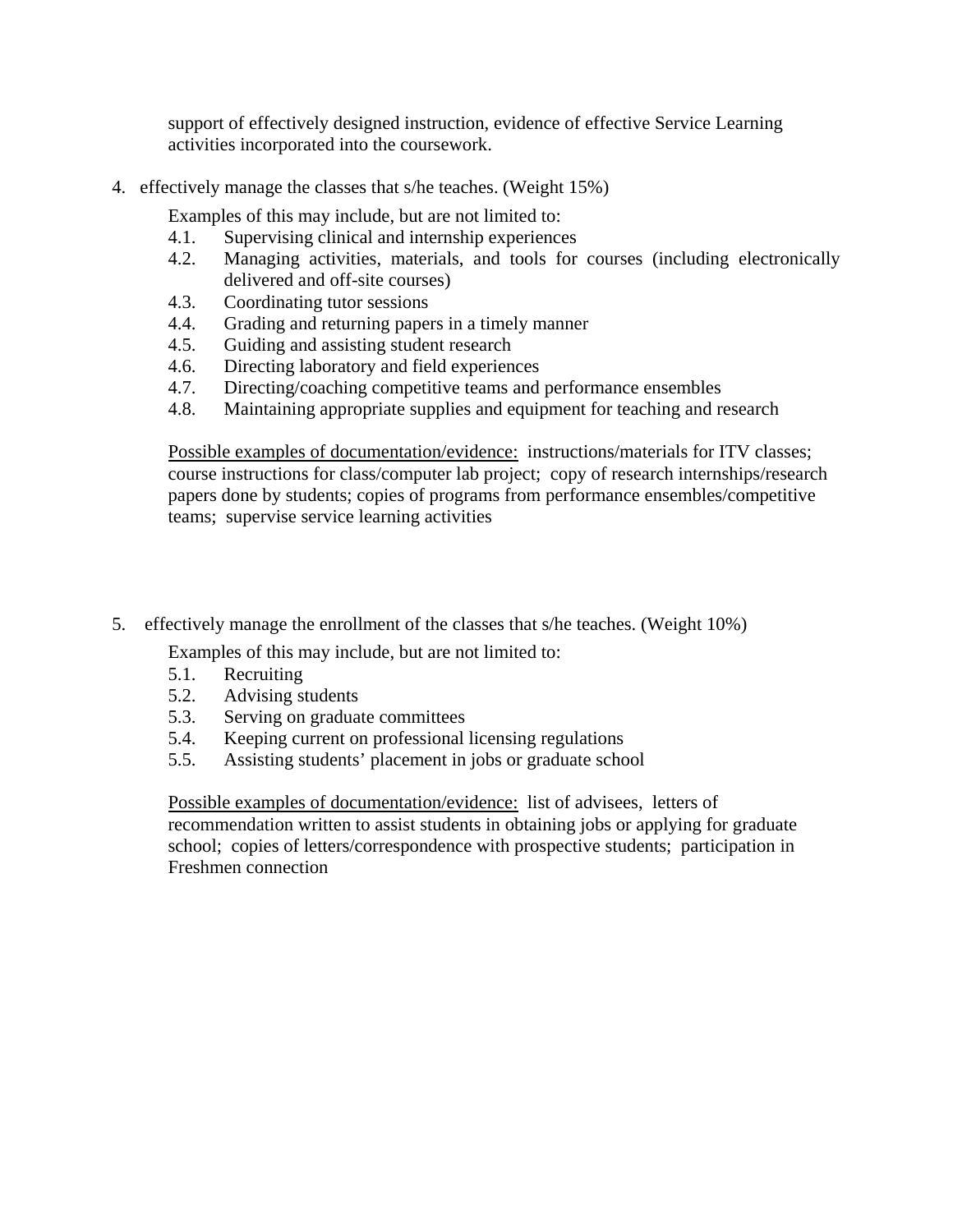**Section 2:** In the area of **Professional Development** the faculty member will: (Weight range for the area is  $5 - 25\%$ )

1. be involved in the professional organizations that represent the discipline in which s/he teaches. (Weight 55%)

Examples of this may include, but are not limited to:

- 1.1 Maintaining membership in professional organizations
- 1.2 Attending professional meetings
- 1.3 Holding office in professional organizations

Possible examples of documentation/evidence: documentation of membership in professional organizations; agendas or handouts from professional meetings attended; contact name for more information;

2. continue his/her education. (Weight 45%)

Examples of this may include, but are not limited to: Progressing toward advanced degrees Attending seminars/conferences/workshops

Possible examples of documentation/evidence: copies of transcripts; copies of degrees and/or certifications awarded; documentation of workshops or training completed related to area of expertise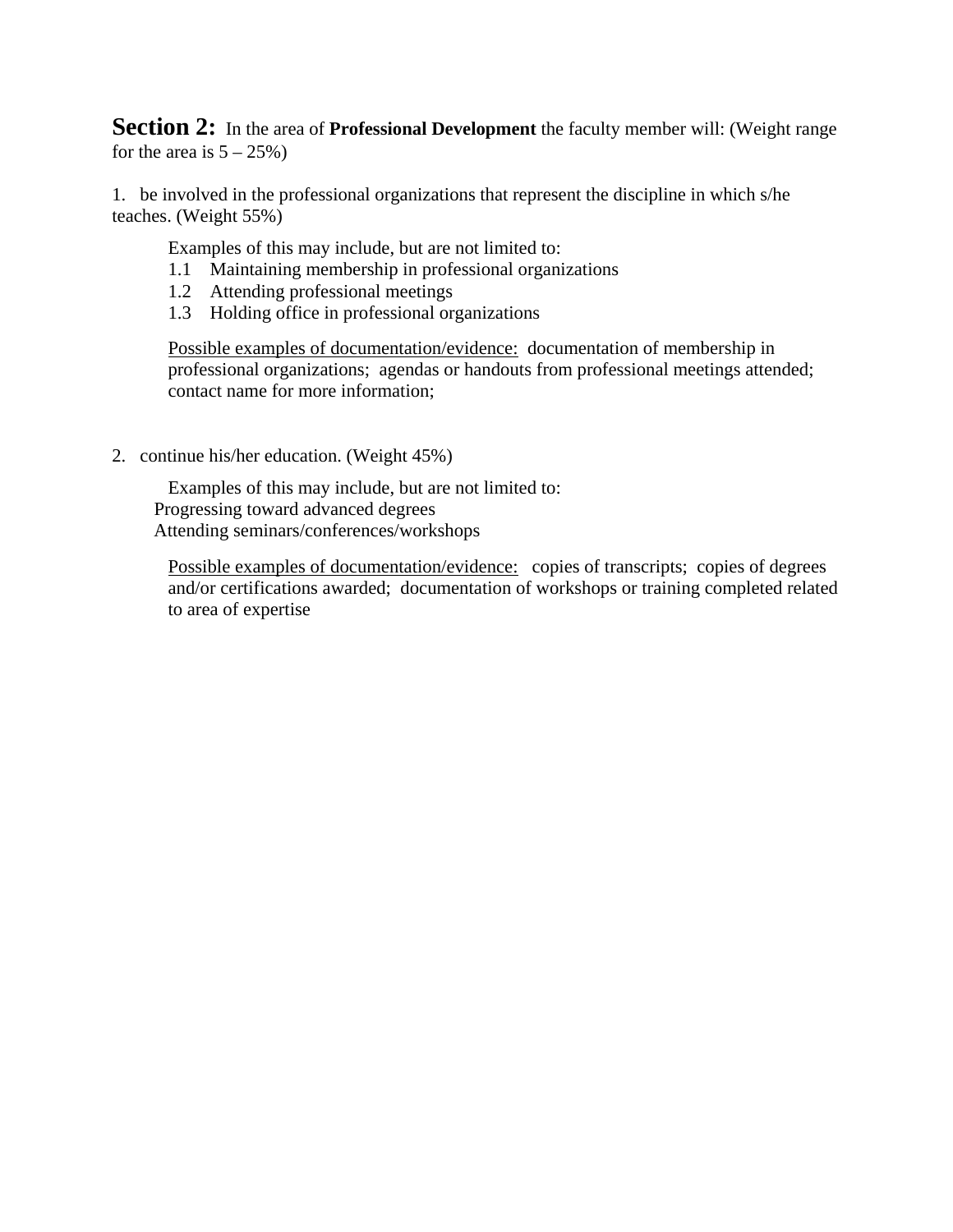**Section 3:** In the area of **Scholarly Activity/Creative Endeavors** the faculty member will perform one or more of the following: (This faculty role will be evaluated holistically. Each part contains suggested activities that may be evaluated, but not necessarily required. Weight range for the area is  $5 - 25\%)$ 

- 1. publish professional materials for and/or make presentations in the discipline in which s/he teaches.
	- 1.1. Publishing articles, books, and reviews
	- 1.2. Making presentations at local, state, and national conferences
	- 1.3. Developing web sites
	- 1.4. Presenting concerts and theatrical productions

Possible examples of documentation/evidence: letters of acceptance of papers/presentations; copies of published works or unpublished works in progress; handouts from conference/workshop where presentation was given; URL of web sites developed; copies of programs from concerts and/or theater productions;

2. conduct on-going research within his/her discipline.

2.1.Conducting research projects

Possible examples of documentation/evidence: description of research project and/or research proposal;

- 3. receive professional recognition for his/her work within the discipline in which s/he instructs
	- 3.1 Receiving awards and honors
	- 3.2 Completing an advanced degree

Possible examples of documentation/evidence: copy of letter/certificate of award received; newspaper or magazine articles or pictures; copy of transcript for degree earned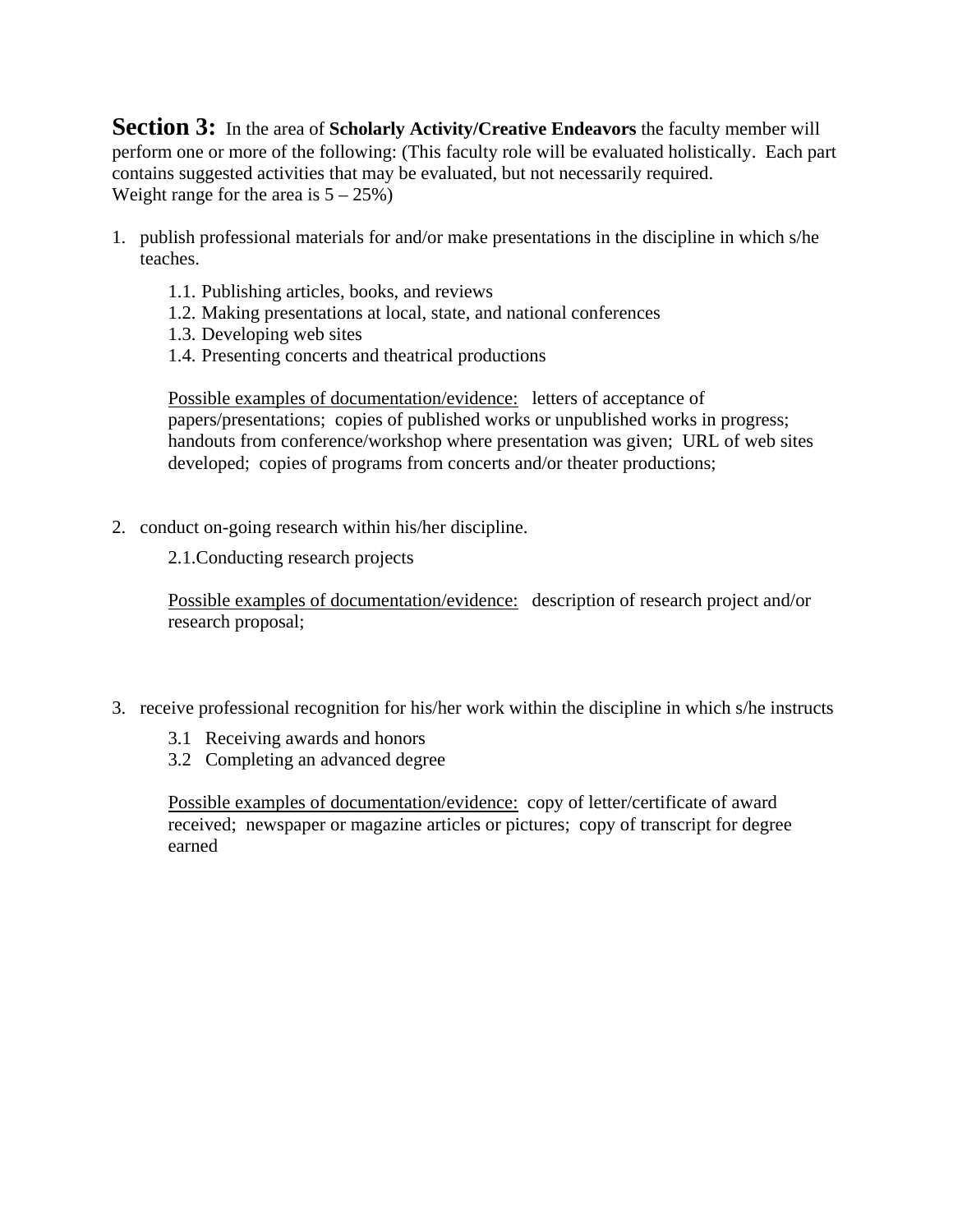**Section 4:** In the area of **Institutional Involvement** the faculty member will perform one or more of the following: (This faculty role will be evaluated holistically. Each part contains suggested activities that may be evaluated, but not necessarily required. Weight range for the area is  $5 - 25\%)$ 

1. actively participate in university committees.

- 1.1.Serving on university committees
- 1.2.Serving on Faculty Senate

Possible examples of documentation/evidence: List of active committees and description of involvement; contact name for more information; committee minutes and/or email communication;

- 2. be involved in special programs/projects/contests for the university.
	- 2.1. Sponsoring campus events (BEST competition/Curricular Contest, FFA, 4-H, Summer Academy, Science Fair, music contests)
	- 2.2. Earning grants
	- 2.3. Bringing speakers to campus
	- 2.4. Acquiring and maintaining materials for special collections
	- 2.5. Maintaining facilities

Possible examples of documentation/evidence: copy of program for event; description of program and type of involvement; copies of flyers/promotional documents for event; copy of grant acceptance letter;

- 3. contribute to institutional studies and reports.
	- 3.1. Gathering information
	- 3.2. Analyzing information
	- 3.3. Writing reports

Possible examples of documentation/evidence: involvement in NCA sub-committees or NCATE program reviews; copies of reports showing faculty member's contribution;

- 4. be involved with the university student organizations
	- 4.1. Serving as an adviser to a student organization
	- 4.2. Serving as a sponsor for student activities

Possible examples of documentation/evidence: documents showing faculty members involvement in student organizations/activities; letters or memos expressing appreciation for sponsorship of an organization or activity;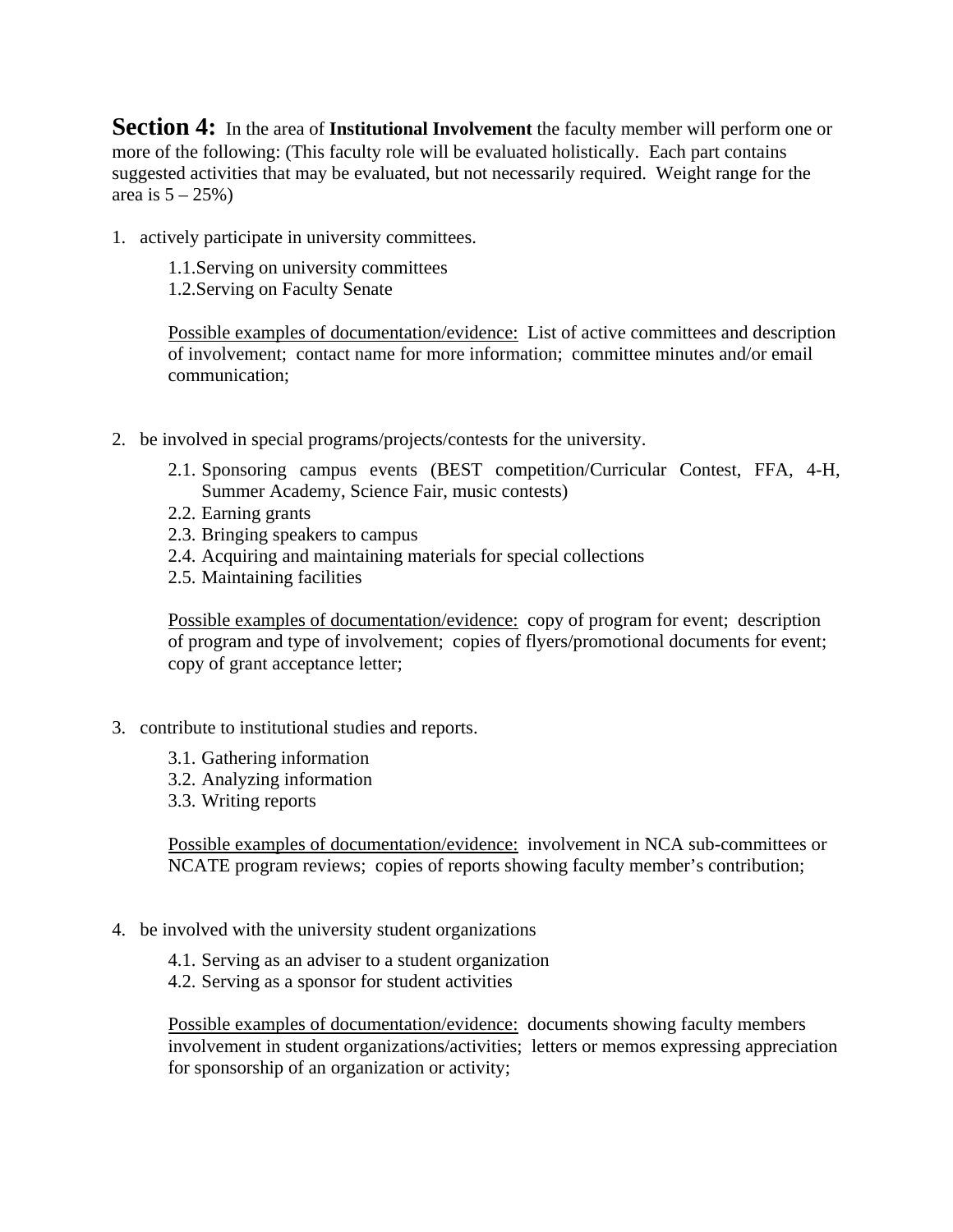**Section 5:** In the area of **Community Service** the faculty member will perform one or more of the following: (This faculty role will be evaluated holistically. Each part contains suggested activities that may be evaluated, but not necessarily required. Weight range for the area is  $0 -$ 15%)

- 1. be involved in community service in his/her area of expertise.
	- 1.1. Working with teachers in schools
	- 1.2. Serving as consultant to external entities
	- 1.3. Judging contests in area of expertise
- 2. be involved in community civic service.
	- 2.1. Maintaining active membership in civic clubs
	- 2.2. Serving as a volunteer for community programs

Possible examples of documentation/evidence: description of involvement in community organizations; copies of letters expressing appreciation for service in schools; programs from community programs documenting involvement; description of consulting work and contact name for reference;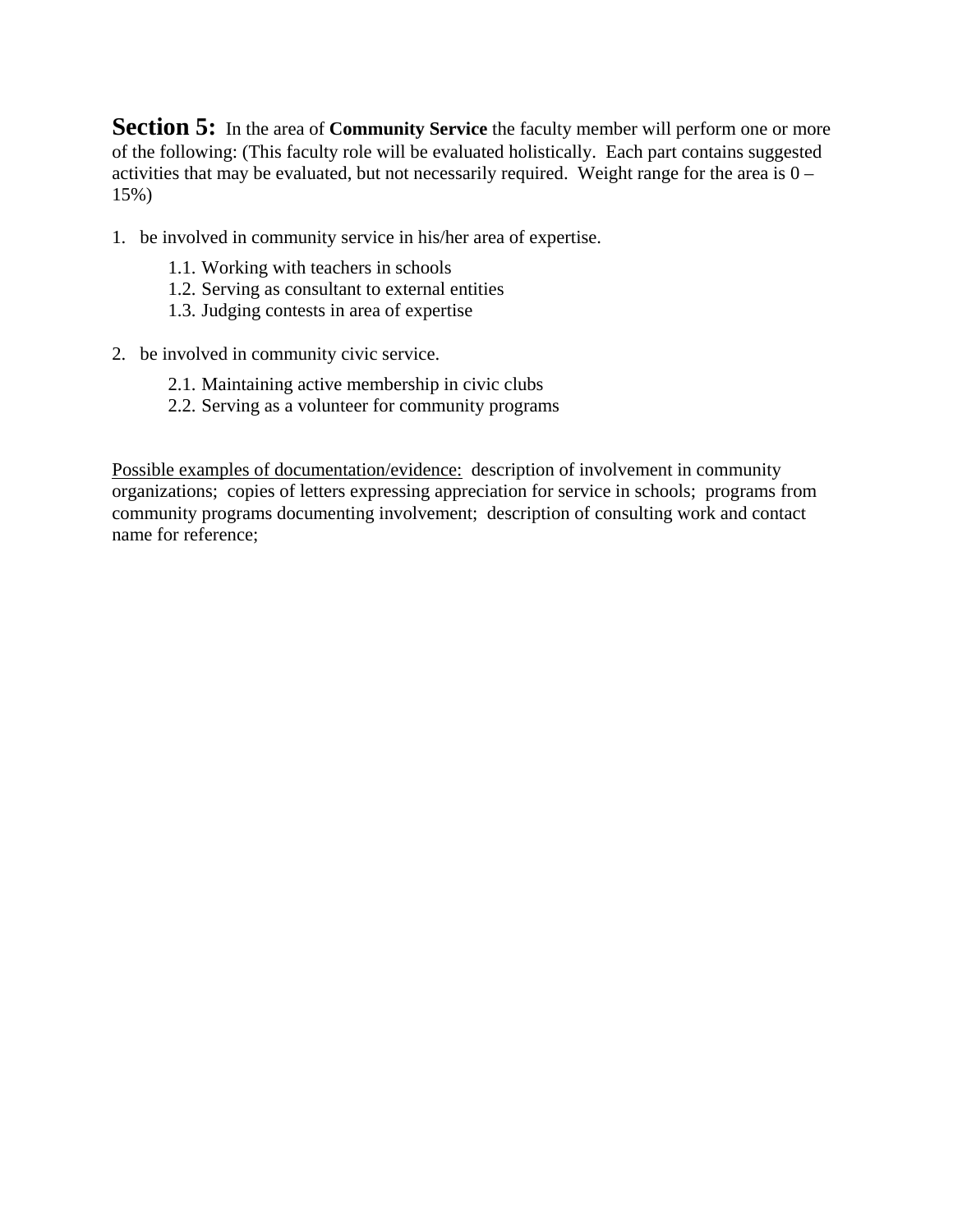# **Section 1: Teaching and Instruction**

| Element                                                          | 1. Exceptional Performance                                            | 2. Professional Level<br>Performance                              | 3. Improvement Needed                                          | 4. Unprofessional<br>Performance                                 |
|------------------------------------------------------------------|-----------------------------------------------------------------------|-------------------------------------------------------------------|----------------------------------------------------------------|------------------------------------------------------------------|
| Content Expertise (25%)                                          | Faculty member must meet 3 of                                         | Faculty member must meet 2 of                                     | Faculty member must meet 1 of                                  | Faculty member meets none of                                     |
|                                                                  | the following criteria:                                               | the following criteria:                                           | the following criteria:                                        | the following criteria:                                          |
| keeping information current<br>1.1                               |                                                                       |                                                                   |                                                                |                                                                  |
| 1.2<br>participating in program                                  | license or certification<br>$1_{-}$                                   | license or certification<br>$\mathbf{1}$ .                        | licensure or certification<br>$\mathbf 1$                      | license or certification<br>1.                                   |
| review                                                           | 2.<br>attended one content area                                       | 2. attended one content area                                      | 2. attended one content area                                   | 2. attended one content area                                     |
| maintaining licensure<br>1.3                                     | workshop in the last 3 years<br>3.<br>textbook is no more that 5      | workshop in the last 3 years<br>3. textbook is no more that 5     | workshop in the last 3 years<br>3. textbook is no more than 5  | workshop in the last 3 years<br>3.<br>textbook is no more than 5 |
|                                                                  | years old                                                             | years old                                                         | years old                                                      | years old                                                        |
|                                                                  | attention in syllabus to<br>4.                                        | 4. attention in syllabus to                                       | 4.<br>attention in syllabus to                                 | 4. attention in syllabus to                                      |
|                                                                  | professional                                                          | professional                                                      | professional                                                   | professional                                                     |
|                                                                  | standards/competencies/goal                                           | standards/competencies/goal                                       | standards/competencies/goal                                    | standards/competencies/goal                                      |
|                                                                  | s<br>5.<br>published one or more                                      | s<br>5. published one or more                                     | S<br>5.<br>published one or more                               | s<br>5.<br>published one or more                                 |
|                                                                  | articles in discipline within the                                     | articles in discipline within the                                 | articles in discipline within the                              | articles in discipline within the                                |
|                                                                  | last 3 years                                                          | last 3 years                                                      | last 3 years                                                   | last 3 years                                                     |
|                                                                  | 6.<br>completed an advanced                                           | 6. completed an advanced                                          | 6.<br>completed an advanced                                    | 6.<br>completed an advanced                                      |
|                                                                  | degree                                                                | degree                                                            | degree                                                         | degree                                                           |
|                                                                  | 7.<br>participate in program review.<br>Faculty member must meet 3 of | 7. participate in program review<br>Faculty member must meet 2 of | participate in program review<br>Faculty member must meet 1 of | 7. participate in program review<br>Faculty member meets none of |
| Instructional Design (25%)                                       | the following criteria:                                               | the following criteria:                                           | the following criteria:                                        | the following criteria:                                          |
| Developing new course<br>3.1                                     |                                                                       |                                                                   |                                                                |                                                                  |
| materials                                                        | 1. course syllabi are submitted                                       | 1. course syllabi are submitted                                   | 1. course syllabi are submitted                                | 1. course syllabi are submitted                                  |
| 3.2<br>Developing new courses                                    | in the approved university                                            | in the approved university                                        | in the approved university                                     | in the approved university                                       |
| 3.3<br>Designing effective                                       | format                                                                | format                                                            | format                                                         | format                                                           |
| instructional tools                                              | 2.<br>develop new course                                              | 2.<br>develop new course                                          | 2.<br>develop new course                                       | 2.<br>develop new course                                         |
| Evaluating student learning<br>3.4<br>3.5<br>Selecting textbooks | 3.<br>syllabus and/or course                                          | 3.<br>syllabus and/or course                                      | 3.<br>syllabus and/or course                                   | 3.<br>syllabus and/or course                                     |
|                                                                  | documents reflect use of a<br>variety of instructional tools          | documents reflect use of a<br>variety of instructional tools      | documents reflect use of a<br>variety of instructional tools   | documents reflect use of a<br>variety of instructional tools     |
|                                                                  | (lecture, group projects,                                             | (lecture, group projects,                                         | (lecture, group projects,                                      | (lecture, group projects,                                        |
|                                                                  | audio/visual presentation, use                                        | audio/visual presentation, use                                    | audio/visual presentation, use                                 | audio/visual presentation, use                                   |
|                                                                  | of technology in classroom)                                           | of technology in classroom)                                       | of technology in classroom)                                    | of technology in classroom)                                      |
|                                                                  | 4. evidence of use of multiple                                        | 4. evidence of use of multiple                                    | 4. evidence of use of multiple                                 | evidence of use of multiple<br>4.                                |
|                                                                  | assessment strategies                                                 | assessment strategies                                             | assessment strategies                                          | assessment strategies                                            |
|                                                                  | (written exams, quizzes,<br>projects, performance, oral               | (written exams, quizzes,<br>projects, performance, oral           | (written exams, quizzes,<br>projects, performance, oral        | (written exams, quizzes,<br>projects, performance, oral          |
|                                                                  | presentation)                                                         | presentation)                                                     | presentation)                                                  | presentation)                                                    |
|                                                                  | 5. Syllabus reflects appropriate                                      | 5. Syllabus reflects appropriate                                  | Syllabus reflects appropriate<br>5.                            | 5.<br>Syllabus reflects appropriate                              |
|                                                                  | textbook for course                                                   | textbook for course                                               | textbook for course                                            | textbook for course                                              |
|                                                                  | 6. Incorporate Service Learning<br>into coursework.                   | 6. Incorporate Service Learning<br>into coursework.               | 6. Incorporate Service Learning<br>into coursework.            | Incorporate Service Learning<br>into coursework.                 |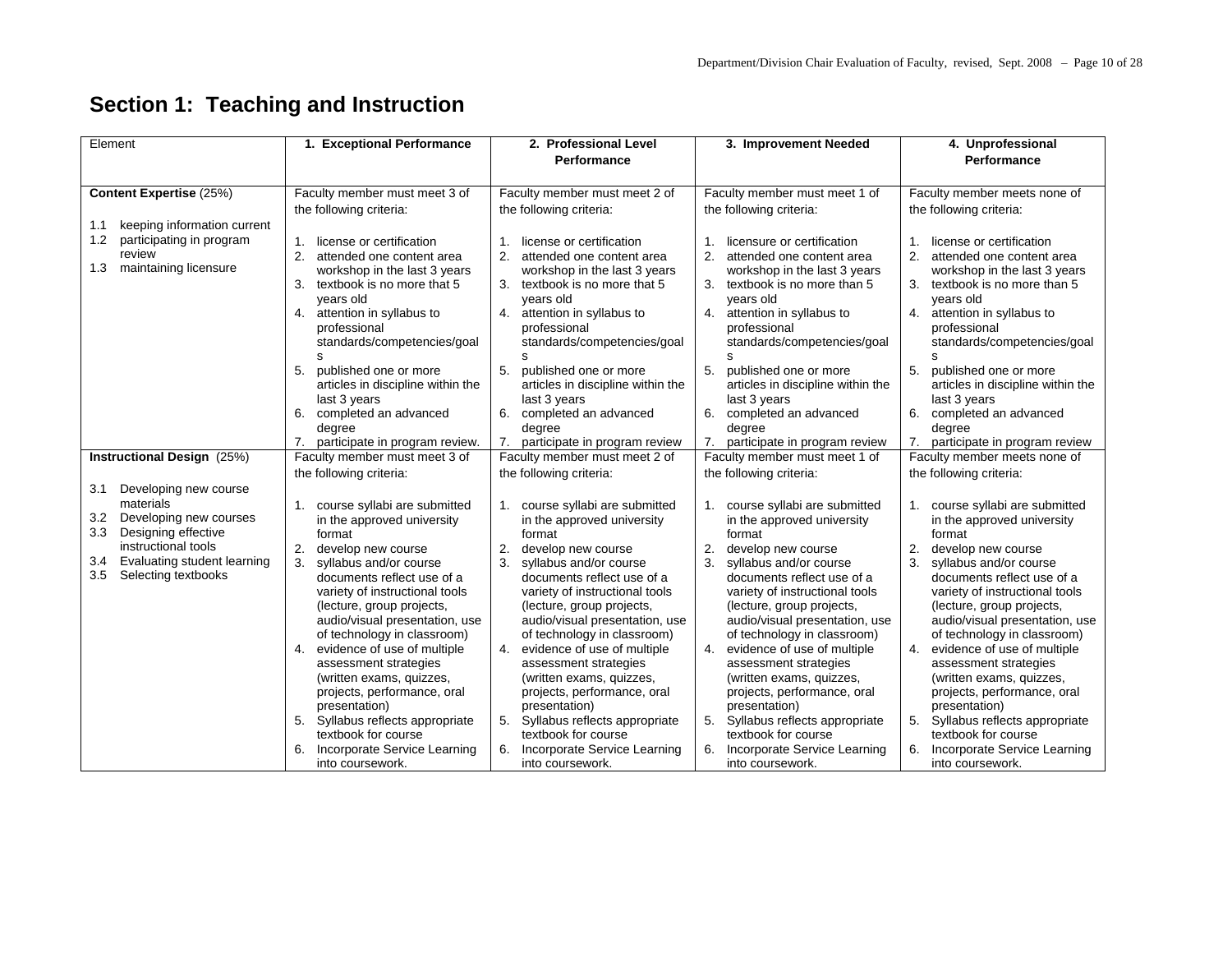# **Section 1: Teaching and Instruction continued**

|                                                                                                                                                                                                                                                                                                                                                                                                                                                                                                                                    | following criteria:                                                                                                                                                                                                                                                                                                                                                                                                                                                                                                                                                                                                                                                                                                                                      | following criteria:                                                                                                                                                                                                                                                                                                                                                                                                                                                                                                                                                                                                                                                                                                                                | following criteria:                                                                                                                                                                                                                                                            |                                                                                                                                                                                                                                   |
|------------------------------------------------------------------------------------------------------------------------------------------------------------------------------------------------------------------------------------------------------------------------------------------------------------------------------------------------------------------------------------------------------------------------------------------------------------------------------------------------------------------------------------|----------------------------------------------------------------------------------------------------------------------------------------------------------------------------------------------------------------------------------------------------------------------------------------------------------------------------------------------------------------------------------------------------------------------------------------------------------------------------------------------------------------------------------------------------------------------------------------------------------------------------------------------------------------------------------------------------------------------------------------------------------|----------------------------------------------------------------------------------------------------------------------------------------------------------------------------------------------------------------------------------------------------------------------------------------------------------------------------------------------------------------------------------------------------------------------------------------------------------------------------------------------------------------------------------------------------------------------------------------------------------------------------------------------------------------------------------------------------------------------------------------------------|--------------------------------------------------------------------------------------------------------------------------------------------------------------------------------------------------------------------------------------------------------------------------------|-----------------------------------------------------------------------------------------------------------------------------------------------------------------------------------------------------------------------------------|
| Course Management (15%)<br>4.1 Supervising clinical and<br>internship experiences<br>4.2 Managing activities,<br>materials, and tools for<br>courses<br>4.3 Coordinating tutor sessions<br>Grading and returning<br>4.4<br>papers in a timely manner<br>4.5 Guiding and assisting<br>student research<br>4.6 Directing laboratory and field<br>experiences<br>Directing/coaching<br>4.7<br>competitive teams and<br>performance ensembles<br>4.8<br>Maintaining appropriate<br>supplies and equipment for<br>teaching and research | Faculty member must meet the<br>1. administer materials, and<br>tools for courses (including<br>electronically delivered and<br>off-site courses)<br>2. grade and return papers in a<br>timely manner (as evidenced<br>by data from course and<br>instructor evaluation)<br>In addition, the faculty member<br>must meet 2 of the following<br>criteria:<br>1. supervise clinical and<br>internship experiences<br>2.<br>coordinate tutor sessions<br>3.<br>quide and assist student<br>research<br>direct laboratory and/or field<br>4.<br>experiences<br>5.<br>direct/coach competitive<br>teams and performance<br>ensembles<br>6.<br>maintain appropriate supplies<br>and equipment for teaching<br>and research<br>7.<br>Supervise Service Learning | Faculty member must meet the<br>1. administer materials, and<br>tools for courses (including<br>electronically delivered and<br>off-site courses)<br>2. grade and return papers in a<br>timely manner (as evidenced<br>by data from course and<br>instructor evaluation)<br>In addition, the faculty member<br>must meet 1 of the following<br>criteria:<br>1. supervise clinical and<br>internship experiences<br>2.<br>coordinate tutor sessions<br>3.<br>quide and assist student<br>research<br>direct laboratory and field<br>4.<br>experiences<br>5.<br>direct/coach competitive<br>teams and performance<br>ensembles<br>maintain appropriate supplies<br>6.<br>and equipment for teaching<br>and research<br>7. Supervise Service Learning | Faculty member must meet the<br>administer materials, and tools<br>1.<br>for courses (including<br>electronically delivered and<br>off-site courses)<br>2.<br>grade and return papers in a<br>timely manner (as evidenced<br>by data from course and<br>instructor evaluation) | Faculty member does not meet<br>the following criteria:<br>1. administer materials and tools<br>for courses<br>2. grade and return papers in a<br>timely manner (as evidenced<br>by data from course and<br>instructor evaluation |
|                                                                                                                                                                                                                                                                                                                                                                                                                                                                                                                                    | activities                                                                                                                                                                                                                                                                                                                                                                                                                                                                                                                                                                                                                                                                                                                                               | activities.                                                                                                                                                                                                                                                                                                                                                                                                                                                                                                                                                                                                                                                                                                                                        |                                                                                                                                                                                                                                                                                |                                                                                                                                                                                                                                   |
|                                                                                                                                                                                                                                                                                                                                                                                                                                                                                                                                    |                                                                                                                                                                                                                                                                                                                                                                                                                                                                                                                                                                                                                                                                                                                                                          |                                                                                                                                                                                                                                                                                                                                                                                                                                                                                                                                                                                                                                                                                                                                                    |                                                                                                                                                                                                                                                                                |                                                                                                                                                                                                                                   |
|                                                                                                                                                                                                                                                                                                                                                                                                                                                                                                                                    |                                                                                                                                                                                                                                                                                                                                                                                                                                                                                                                                                                                                                                                                                                                                                          |                                                                                                                                                                                                                                                                                                                                                                                                                                                                                                                                                                                                                                                                                                                                                    |                                                                                                                                                                                                                                                                                |                                                                                                                                                                                                                                   |
|                                                                                                                                                                                                                                                                                                                                                                                                                                                                                                                                    |                                                                                                                                                                                                                                                                                                                                                                                                                                                                                                                                                                                                                                                                                                                                                          |                                                                                                                                                                                                                                                                                                                                                                                                                                                                                                                                                                                                                                                                                                                                                    |                                                                                                                                                                                                                                                                                |                                                                                                                                                                                                                                   |
| Enrollment Management (10%)                                                                                                                                                                                                                                                                                                                                                                                                                                                                                                        | Faculty member must meet 3 of                                                                                                                                                                                                                                                                                                                                                                                                                                                                                                                                                                                                                                                                                                                            | Faculty member must meet 2 of                                                                                                                                                                                                                                                                                                                                                                                                                                                                                                                                                                                                                                                                                                                      | Faculty member must meet 1 of                                                                                                                                                                                                                                                  | Faculty member meets none of                                                                                                                                                                                                      |
|                                                                                                                                                                                                                                                                                                                                                                                                                                                                                                                                    | the following criteria:                                                                                                                                                                                                                                                                                                                                                                                                                                                                                                                                                                                                                                                                                                                                  | the following criteria:                                                                                                                                                                                                                                                                                                                                                                                                                                                                                                                                                                                                                                                                                                                            | the following criteria:                                                                                                                                                                                                                                                        | the following criteria:                                                                                                                                                                                                           |
| 5.1. Recruiting                                                                                                                                                                                                                                                                                                                                                                                                                                                                                                                    |                                                                                                                                                                                                                                                                                                                                                                                                                                                                                                                                                                                                                                                                                                                                                          |                                                                                                                                                                                                                                                                                                                                                                                                                                                                                                                                                                                                                                                                                                                                                    |                                                                                                                                                                                                                                                                                |                                                                                                                                                                                                                                   |
| 5.2. Advising students                                                                                                                                                                                                                                                                                                                                                                                                                                                                                                             | 1. advise students in a number                                                                                                                                                                                                                                                                                                                                                                                                                                                                                                                                                                                                                                                                                                                           | 1. advise students in a number                                                                                                                                                                                                                                                                                                                                                                                                                                                                                                                                                                                                                                                                                                                     | 1. advise students in a number                                                                                                                                                                                                                                                 | 1. advise students in a number                                                                                                                                                                                                    |
| 5.3. Serving on graduate                                                                                                                                                                                                                                                                                                                                                                                                                                                                                                           | equal to that of other faculty                                                                                                                                                                                                                                                                                                                                                                                                                                                                                                                                                                                                                                                                                                                           | equal to that of other faculty                                                                                                                                                                                                                                                                                                                                                                                                                                                                                                                                                                                                                                                                                                                     | equal to that of other faculty in                                                                                                                                                                                                                                              | equal to that of other faculty                                                                                                                                                                                                    |
| committees                                                                                                                                                                                                                                                                                                                                                                                                                                                                                                                         | in the same discipline                                                                                                                                                                                                                                                                                                                                                                                                                                                                                                                                                                                                                                                                                                                                   | in the same discipline                                                                                                                                                                                                                                                                                                                                                                                                                                                                                                                                                                                                                                                                                                                             | the same discipline                                                                                                                                                                                                                                                            | in the same discipline                                                                                                                                                                                                            |
| 5.4. Keeping current on                                                                                                                                                                                                                                                                                                                                                                                                                                                                                                            | 2. serve on graduate committees                                                                                                                                                                                                                                                                                                                                                                                                                                                                                                                                                                                                                                                                                                                          | 2. serve on graduate committees                                                                                                                                                                                                                                                                                                                                                                                                                                                                                                                                                                                                                                                                                                                    | 2. serve on graduate committees                                                                                                                                                                                                                                                | 2. serve on graduate committees                                                                                                                                                                                                   |
| professional licensing                                                                                                                                                                                                                                                                                                                                                                                                                                                                                                             | in a number equal to that of                                                                                                                                                                                                                                                                                                                                                                                                                                                                                                                                                                                                                                                                                                                             | in a number equal to that of                                                                                                                                                                                                                                                                                                                                                                                                                                                                                                                                                                                                                                                                                                                       | in a number equal to that of                                                                                                                                                                                                                                                   | in a number equal to that of                                                                                                                                                                                                      |
| regulations                                                                                                                                                                                                                                                                                                                                                                                                                                                                                                                        | other faculty in the same                                                                                                                                                                                                                                                                                                                                                                                                                                                                                                                                                                                                                                                                                                                                | other faculty in the same                                                                                                                                                                                                                                                                                                                                                                                                                                                                                                                                                                                                                                                                                                                          | other faculty in the same                                                                                                                                                                                                                                                      | other faculty in the same                                                                                                                                                                                                         |
| Assisting students'<br>5.5.                                                                                                                                                                                                                                                                                                                                                                                                                                                                                                        | discipline (if applicable)                                                                                                                                                                                                                                                                                                                                                                                                                                                                                                                                                                                                                                                                                                                               | discipline (if applicable)                                                                                                                                                                                                                                                                                                                                                                                                                                                                                                                                                                                                                                                                                                                         | discipline (if applicable)                                                                                                                                                                                                                                                     | discipline (if applicable)                                                                                                                                                                                                        |
| placement in jobs or                                                                                                                                                                                                                                                                                                                                                                                                                                                                                                               | 3. provide evidence of personal                                                                                                                                                                                                                                                                                                                                                                                                                                                                                                                                                                                                                                                                                                                          | 3. provide evidence of personal                                                                                                                                                                                                                                                                                                                                                                                                                                                                                                                                                                                                                                                                                                                    | provide evidence of personal<br>3.                                                                                                                                                                                                                                             | 3. provide evidence of personal                                                                                                                                                                                                   |
| graduate school                                                                                                                                                                                                                                                                                                                                                                                                                                                                                                                    | contact with potential                                                                                                                                                                                                                                                                                                                                                                                                                                                                                                                                                                                                                                                                                                                                   | contact with potential                                                                                                                                                                                                                                                                                                                                                                                                                                                                                                                                                                                                                                                                                                                             | contact with potential students                                                                                                                                                                                                                                                | contact with potential                                                                                                                                                                                                            |
|                                                                                                                                                                                                                                                                                                                                                                                                                                                                                                                                    | students                                                                                                                                                                                                                                                                                                                                                                                                                                                                                                                                                                                                                                                                                                                                                 | students                                                                                                                                                                                                                                                                                                                                                                                                                                                                                                                                                                                                                                                                                                                                           | 4. provide evidence of assisting                                                                                                                                                                                                                                               | students                                                                                                                                                                                                                          |
|                                                                                                                                                                                                                                                                                                                                                                                                                                                                                                                                    | 4. provide evidence of assisting                                                                                                                                                                                                                                                                                                                                                                                                                                                                                                                                                                                                                                                                                                                         | 4. provide evidence of assisting                                                                                                                                                                                                                                                                                                                                                                                                                                                                                                                                                                                                                                                                                                                   | students with placement in                                                                                                                                                                                                                                                     | 4. provide evidence of assisting                                                                                                                                                                                                  |
|                                                                                                                                                                                                                                                                                                                                                                                                                                                                                                                                    | students with placement in                                                                                                                                                                                                                                                                                                                                                                                                                                                                                                                                                                                                                                                                                                                               | students with placement in                                                                                                                                                                                                                                                                                                                                                                                                                                                                                                                                                                                                                                                                                                                         | jobs or graduate school                                                                                                                                                                                                                                                        | students with placement in                                                                                                                                                                                                        |
|                                                                                                                                                                                                                                                                                                                                                                                                                                                                                                                                    | jobs or graduate school                                                                                                                                                                                                                                                                                                                                                                                                                                                                                                                                                                                                                                                                                                                                  | jobs or graduate school                                                                                                                                                                                                                                                                                                                                                                                                                                                                                                                                                                                                                                                                                                                            |                                                                                                                                                                                                                                                                                | jobs or graduate school                                                                                                                                                                                                           |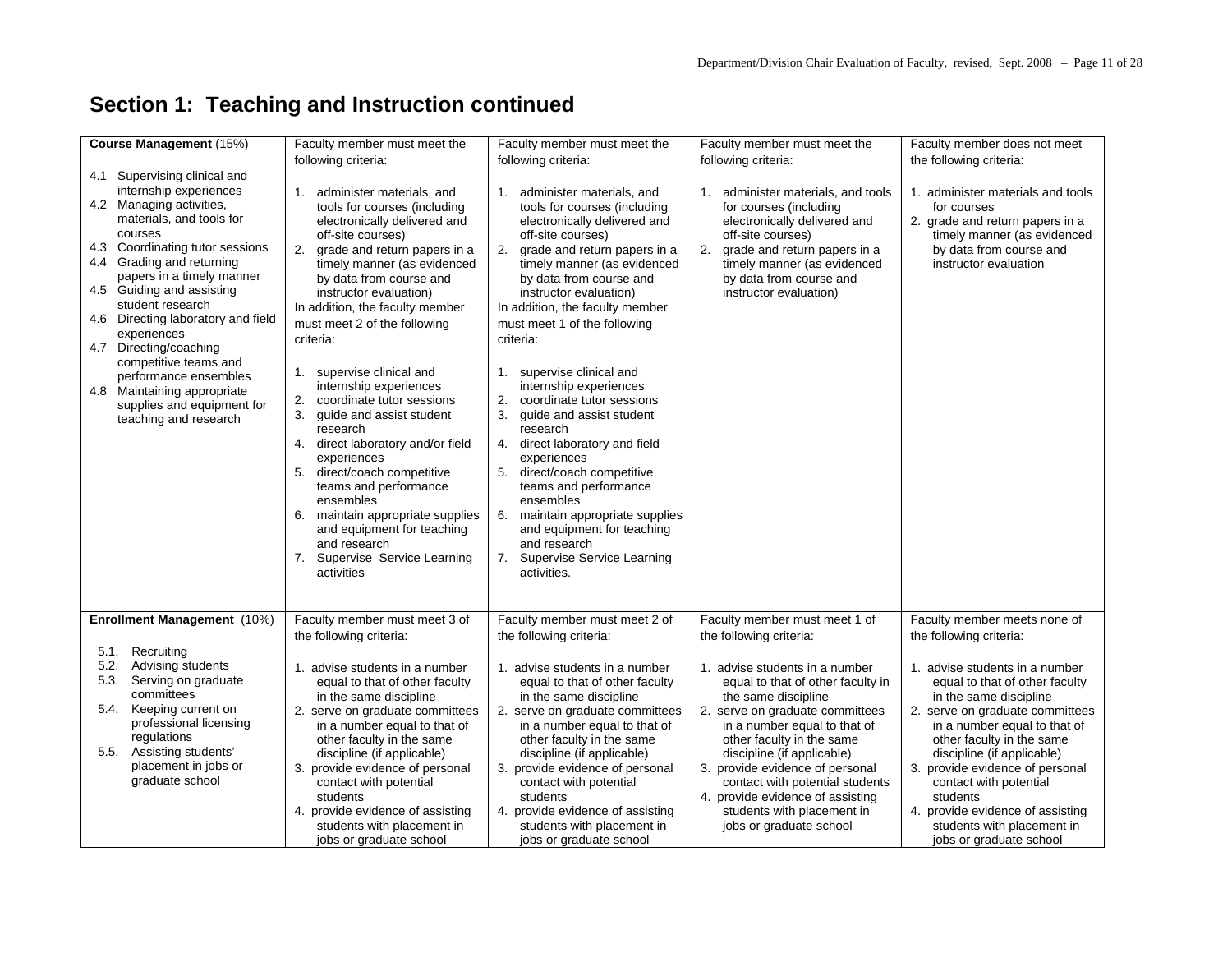| Element                                                                                                                                   | <b>Exceptional Performance</b>                                                                                                                                                                                                                    | 2. Professional Level                                                                                                                                                                                                 | 3. Improvement Needed                                                                                                                                                                                      | 4. Unprofessional                                                                 |
|-------------------------------------------------------------------------------------------------------------------------------------------|---------------------------------------------------------------------------------------------------------------------------------------------------------------------------------------------------------------------------------------------------|-----------------------------------------------------------------------------------------------------------------------------------------------------------------------------------------------------------------------|------------------------------------------------------------------------------------------------------------------------------------------------------------------------------------------------------------|-----------------------------------------------------------------------------------|
|                                                                                                                                           |                                                                                                                                                                                                                                                   | Performance                                                                                                                                                                                                           |                                                                                                                                                                                                            | Performance                                                                       |
| Professional Organizations (55%)<br>1.1 Maintaining membership in<br>professional organizations<br>1.2 Attending professional<br>meetings | Faculty member must meet the<br>following criteria:<br>Membership in 2 or more<br>professional organizations plus<br>holding office/position or                                                                                                   | Faculty member must meet the<br>following criteria:<br>Membership in 1 or more<br>professional organizations plus<br>attending at least one                                                                           | Faculty member must meet the<br>following criteria:<br>Membership in 1 professional<br>organization                                                                                                        | No memberships held, no<br>meetings attended                                      |
| 1.3 Holding office in professional<br>organizations                                                                                       | attending at least one<br>professional meeting.                                                                                                                                                                                                   | professional meeting.                                                                                                                                                                                                 |                                                                                                                                                                                                            |                                                                                   |
| Continuing Education (45%)<br>2.1 Progressing toward<br>advanced degree<br>2.2 Attending<br>seminars/conferences/work<br>shops            | Faculty member must meet the<br>following criteria:<br>7-9 hours of course work toward<br>advanced degree completed or 5-<br>6 hours of dissertation research*<br>and/or 2 or more state, regional<br>or national seminar or workshop<br>attended | Faculty member must meet the<br>following criteria:<br>4-6 hours of course work toward<br>professional degree completed or<br>3-4 hours of dissertation<br>research* and /or 1 state or<br>regional workshop attended | Faculty member must meet the<br>following criteria:<br>1-3 hours of course work toward<br>professional degree completed or<br>1-2 hours of dissertation<br>research:* no workshops or<br>seminars attended | No hours attained toward<br>advanced degree; no workshops<br>or seminars attended |

## **Section 2: Professional Development**

\*hours required for faculty who do not hold a terminal degree

## **Section 3: Scholarly Activity/Creative Endeavors**

| Element                                                                                                                                                                                                                                                                                                                                                   | <b>Exceptional Performance</b>                                                                                                                                                                                                                                                                                                                                                                                                                                                                                                                                                                          | 2. Professional Level<br><b>Performance</b>                                                                                                                                                                                                                                                                                                                                                                                                                                                                                                                                                                                      | 3. Improvement Needed                                                                                                                                                                                                                                                                                                                                                                                                                                                                                                                                                                                            | 4. Unprofessional<br><b>Performance</b>                                                                                   |
|-----------------------------------------------------------------------------------------------------------------------------------------------------------------------------------------------------------------------------------------------------------------------------------------------------------------------------------------------------------|---------------------------------------------------------------------------------------------------------------------------------------------------------------------------------------------------------------------------------------------------------------------------------------------------------------------------------------------------------------------------------------------------------------------------------------------------------------------------------------------------------------------------------------------------------------------------------------------------------|----------------------------------------------------------------------------------------------------------------------------------------------------------------------------------------------------------------------------------------------------------------------------------------------------------------------------------------------------------------------------------------------------------------------------------------------------------------------------------------------------------------------------------------------------------------------------------------------------------------------------------|------------------------------------------------------------------------------------------------------------------------------------------------------------------------------------------------------------------------------------------------------------------------------------------------------------------------------------------------------------------------------------------------------------------------------------------------------------------------------------------------------------------------------------------------------------------------------------------------------------------|---------------------------------------------------------------------------------------------------------------------------|
| Publishing articles, books,<br>1.1<br>and reviews<br>Making presentations at<br>1.2<br>local, state, and national<br>conferences<br>Developing web sites<br>1.3<br>Presenting concerts and<br>1.4<br>theatrical productions<br>2.1<br>Conducting research<br>projects<br>3.1<br>Receiving awards and<br>honors<br>Completing an advanced<br>3.2<br>degree | Faculty member must<br>1. publish book in his or her<br>discipline<br>-or- meet 2 of the following<br>criteria:<br>publish article in refereed<br>2.<br>publication<br>3.<br>Present at national<br>conference<br>give a public presentation in<br>4.<br>his/her discipline beyond<br>those required by job (public<br>lecture, concert, theatrical<br>production, etc.)<br>complete terminal degree in<br>5.<br>discipline<br>create and maintain a<br>6.<br>discipline specific, scholarly<br>website<br>complete formal research<br>project resulting in publication<br>receive national award<br>8. | Faculty member must meet 2 of<br>the following criteria:<br>publish book in his or her<br>discipline<br>publish article in refereed or<br>non-refereed publication<br>Present at national, state,<br>3.<br>regional, or local conference<br>give a public presentation in<br>his/her discipline beyond<br>those required by job (public<br>lecture, concert, theatrical<br>production, etc.)<br>complete terminal degree in<br>5.<br>discipline<br>create and maintain a<br>6.<br>discipline specific, scholarly<br>website<br>complete formal research<br>project<br>receive national, regional,<br>8.<br>state, or local award | Faculty member meets 1 of the<br>following criteria:<br>publish book in his or her<br>discipline<br>publish article in refereed or<br>non-refereed publication<br>Present at national, state,<br>regional, or local conference<br>give a public presentation in<br>his/her discipline beyond<br>those required by job (public<br>lecture, concert, theatrical<br>production, etc.)<br>complete terminal degree in<br>discipline<br>create and maintain a<br>6.<br>discipline specific, scholarly<br>website<br>complete formal research<br>project<br>receive national, regional,<br>9.<br>state, or local award | Faculty member provides no<br>evidence of publication,<br>presenting, research, or<br>completion of an advanced<br>degree |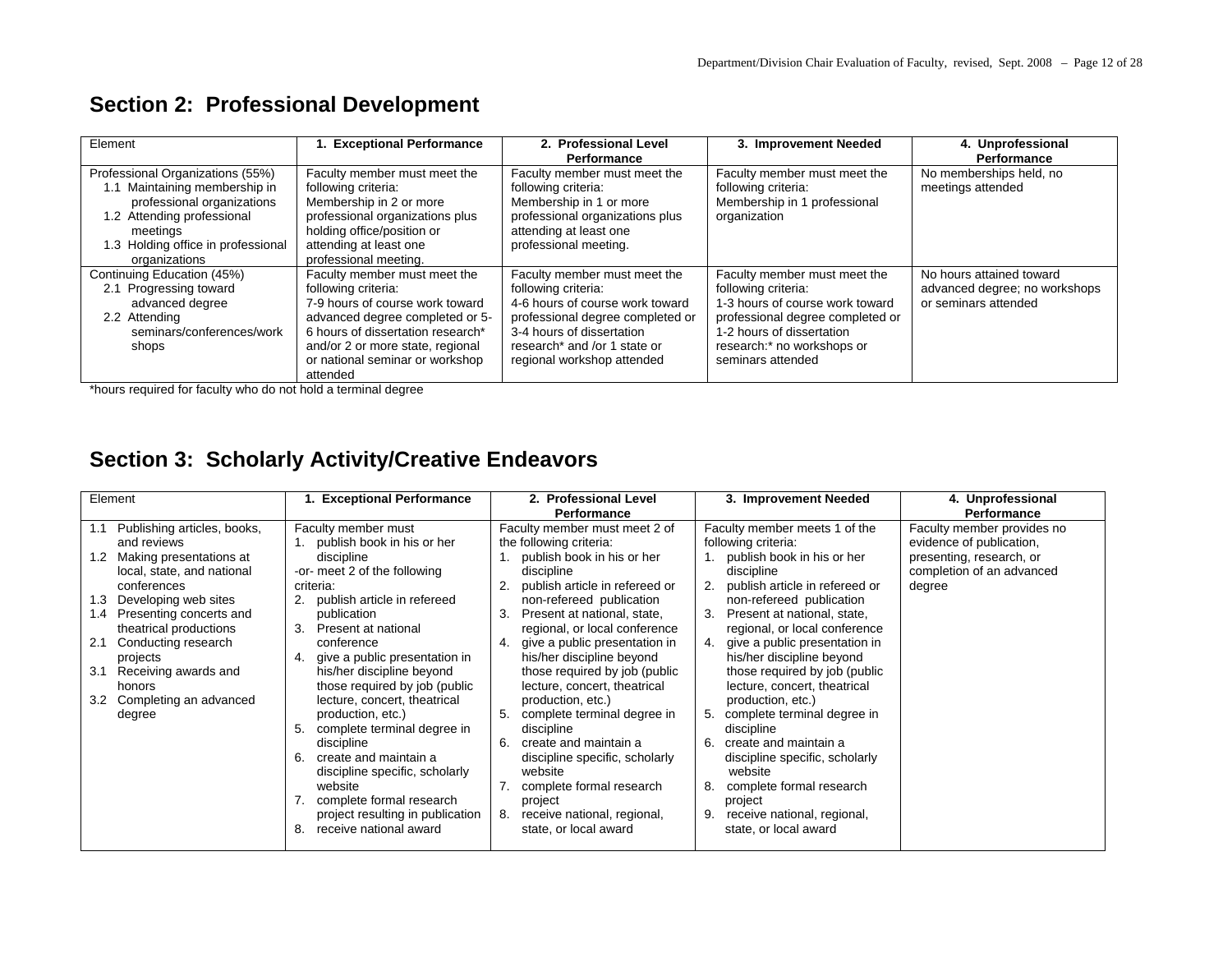| Element |                             | <b>Exceptional Performance</b>    | 2. Professional Level             | 3. Improvement Needed             | 4. Unprofessional            |
|---------|-----------------------------|-----------------------------------|-----------------------------------|-----------------------------------|------------------------------|
|         |                             |                                   | <b>Performance</b>                |                                   | Performance                  |
| 1.1.    | serving on university       | Faculty member must meet 3 of     | Faculty member must meet 2 of     | Faculty member must meet 1 of     | No evidence of institutional |
|         | committees                  | the following criteria:           | the following criteria:           | the following criteria:           | involvement indicated.       |
| 1.2.    | serving on Faculty Senate   | chair 1 or more university        | 1. serve on 1 or more university  | serve on 1 or more university     |                              |
| 2.1.    | sponsoring campus           | committees                        | committees                        | committees                        |                              |
|         | events                      | serve on Faculty Senate           | serve on Faculty Senate<br>2.     | serve on Faculty Senate           |                              |
| 2.2.    | earning grants              | 3.<br>chair special               | 3.<br>assist with special         | 3.<br>assist with special         |                              |
| 2.3.    | bringing speakers to        | program/project/contest           | program/project/contest           | program/project/contest           |                              |
|         | campus                      | director for campus event<br>4.   | assist with campus event<br>4.    | assist with campus event<br>4.    |                              |
| 2.4.    | acquiring and maintaining   | submit grant proposal             | 5.<br>submit grant proposal       | 5.<br>submit grant proposal       |                              |
|         | materials for special       | sponsor guest speaker on<br>6.    | 6.<br>sponsor guest speaker on    | 6.<br>sponsor guest speaker on    |                              |
|         | collections                 | campus                            | campus                            | campus                            |                              |
| 2.5.    | maintaining facilities      | acquire and maintain              | acquire and maintain              | acquire and maintain              |                              |
| 3.1     | gathering information       | materials for special             | materials for special             | materials for special             |                              |
| 3.2     | analyzing information       | collections                       | collections                       | collections                       |                              |
| 3.3     | writing reports             | hold responsibility for<br>8.     | hold responsibility for<br>8.     | hold responsibility for<br>8.     |                              |
| 4.1     | serving as and adviser to a | maintaining special facilities    | maintaining special facilities    | maintaining special facilities    |                              |
|         | student organization        | contribute to institutional<br>9. | contribute to institutional<br>9. | 9.<br>contribute to institutional |                              |
| 4.2     | serving as a sponsor for    | studies and reports               | studies and reports               | studies and reports               |                              |
|         | student activities          | 10. serve as an advisor to a      | 10. serve as an advisor to a      | 10. serve as an advisor to a      |                              |
|         |                             | student organization              | student organization              | student organization              |                              |
|         |                             | 11. serve as a sponsor for a      | 11. serve as a sponsor for a      | 11. serve as a sponsor for a      |                              |
|         |                             | student activity                  | student activity                  | student activity                  |                              |

## **Section 4: Institutional Involvement**

# **Section 5: Community Service**

| Element                                                   | <b>Exceptional Performance</b>                                                                        | 2. Professional Level                                                        | 3. Improvement Needed                                                        | 4. Unprofessional        |
|-----------------------------------------------------------|-------------------------------------------------------------------------------------------------------|------------------------------------------------------------------------------|------------------------------------------------------------------------------|--------------------------|
|                                                           |                                                                                                       | Performance                                                                  |                                                                              | Performance              |
| Be involved in community service                          | Faculty member must meet 3 of                                                                         | Faculty member must meet 2 of                                                | Faculty member must meet 1 of                                                | No evidence of community |
| in his/her area of expertise<br>1.1 work with teachers in | the following criteria:                                                                               | the following criteria:                                                      | the following criteria:                                                      | service.                 |
| schools<br>1.2 serve as consultant to                     | provide documentation of<br>collaboration with teachers in<br>public schools                          | provide documentation of<br>collaboration with teachers in<br>public schools | provide documentation of<br>collaboration with teachers in<br>public schools |                          |
| external entities<br>1.3 judge contest in area of         | provide documentation of<br>consultation with external                                                | provide documentation of<br>-2.<br>consultation with external                | provide documentation of<br>2.<br>consultation with external                 |                          |
| expertise<br>be involved in community civic<br>service    | entities<br>provide documentation of<br>judging contest in area of                                    | entities<br>provide documentation of<br>-3.<br>judging contest in area of    | entities<br>provide documentation of<br>3.<br>judging contest in area of     |                          |
| maintain active membership<br>2.1.<br>in civic club       | expertise<br>maintain membership in a<br>4.                                                           | expertise<br>maintain membership in a<br>4.                                  | expertise<br>maintain membership in a<br>4.                                  |                          |
| 2.2.<br>serve as a volunteer for<br>community programs    | civic organization<br>provide documentation of<br>5.<br>service as volunteer for<br>community program |                                                                              |                                                                              |                          |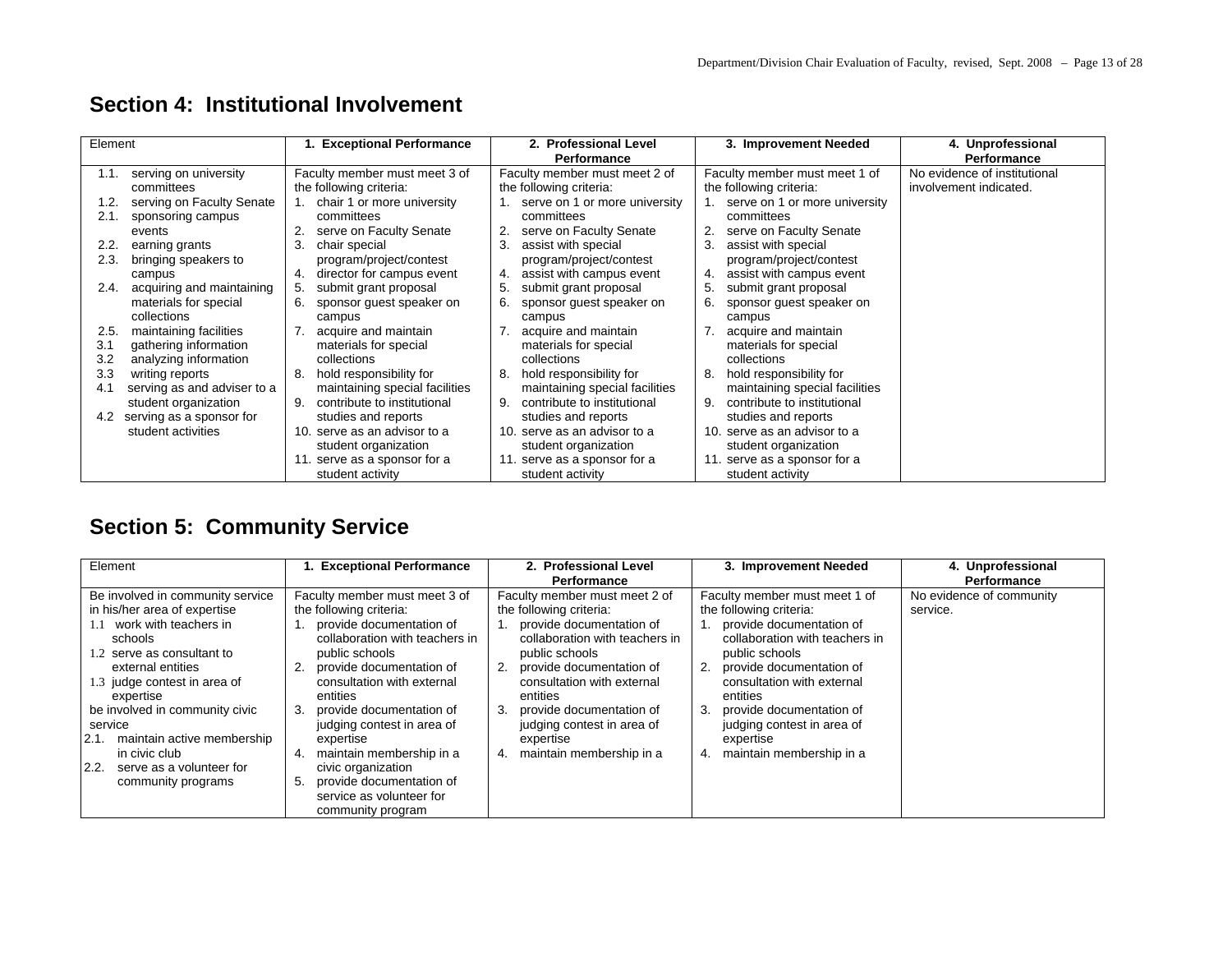## *Department/Division Chair Evaluation of Faculty Northwestern Oklahoma State University*

Faculty member name:

Department/Division: Date: Date:

Department/Division chairperson:

Department/Division chairperson signature:

| Faculty<br>Designated<br>Weights | Teaching $\&$<br>Instruction | Professional<br>Development | Scholarly<br>Activities | Institutional<br>Involvement | Community<br>Involvement |
|----------------------------------|------------------------------|-----------------------------|-------------------------|------------------------------|--------------------------|
|                                  |                              |                             |                         |                              |                          |

#### **Section 1: Teaching and Instruction**

1. Content Expertise – Weight: 25%

- 1.1. Keeping information current
- 1.2. Participating in program review
- 1.3. Maintaining licensure

Comments:

The faculty member has demonstrated a thorough knowledge and understanding of the content relevant to the discipline in which s/he teaches: (please circle one number)

| <b>Strongly Agree</b> | Agree | Disagree | <b>Strongly Disagree</b> |
|-----------------------|-------|----------|--------------------------|
|                       |       |          |                          |

2. Instructional Delivery Weight: 25% (evaluated by student evaluations)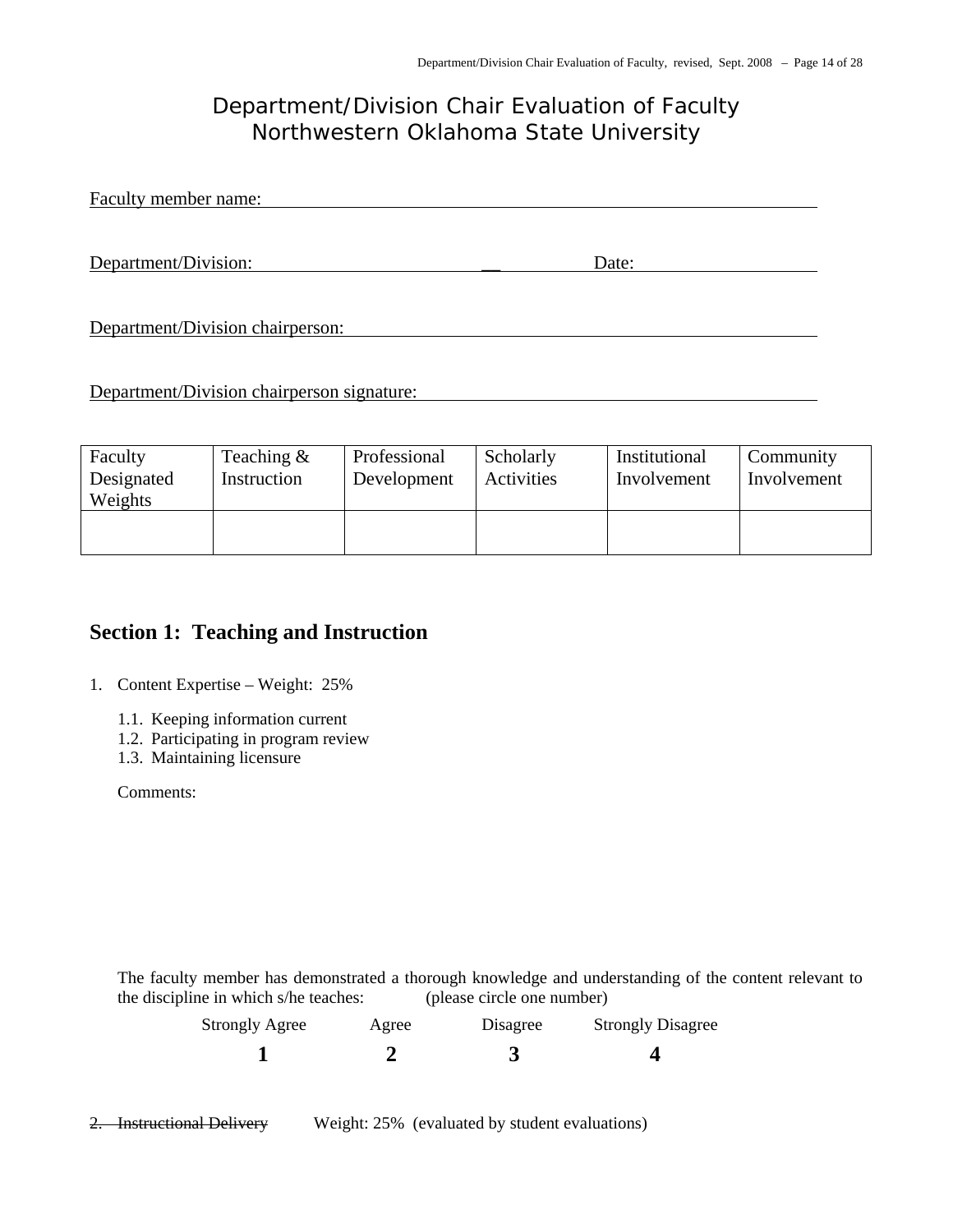#### 3. Instructional Design – Weight: 25%

- 3.1. Developing course materials (syllabi, study guides, tests, etc.)
- 3.2. Developing new courses
- 3.3. Designing effective instructional tools
- 3.4. (including lecture, discussion, audio/visuals, group activities, or technology)
- 3.5. Evaluating student learning
- 3.6. Selecting textbooks

Comments:

The faculty member consistently designs instruction in a manner that is effective and stimulating: (please circle one number)

| <b>Strongly Agree</b> | Agree | Disagree | <b>Strongly Disagree</b> |
|-----------------------|-------|----------|--------------------------|
|                       |       |          |                          |

#### 4. Course Management – Weight: 15%

- 4.1. Supervising clinical and internship experiences
- 4.2. Managing activities, materials, and tools for courses (including electronically delivered and off-site courses)
- 4.3. Coordinating tutor sessions
- 4.4. Grading and returning papers in a timely manner
- 4.5. Guiding and assisting student research
- 4.6. Directing laboratory and field experiences
- 4.7. Directing/coaching competitive teams and performance ensembles
- 4.8. Maintaining appropriate supplies and equipment for teaching and research

Comments:

The faculty member effectively manages the classes that s/he teaches: (please circle one number)

| <b>Strongly Agree</b> | Agree | Disagree | <b>Strongly Disagree</b> |
|-----------------------|-------|----------|--------------------------|
|                       |       |          |                          |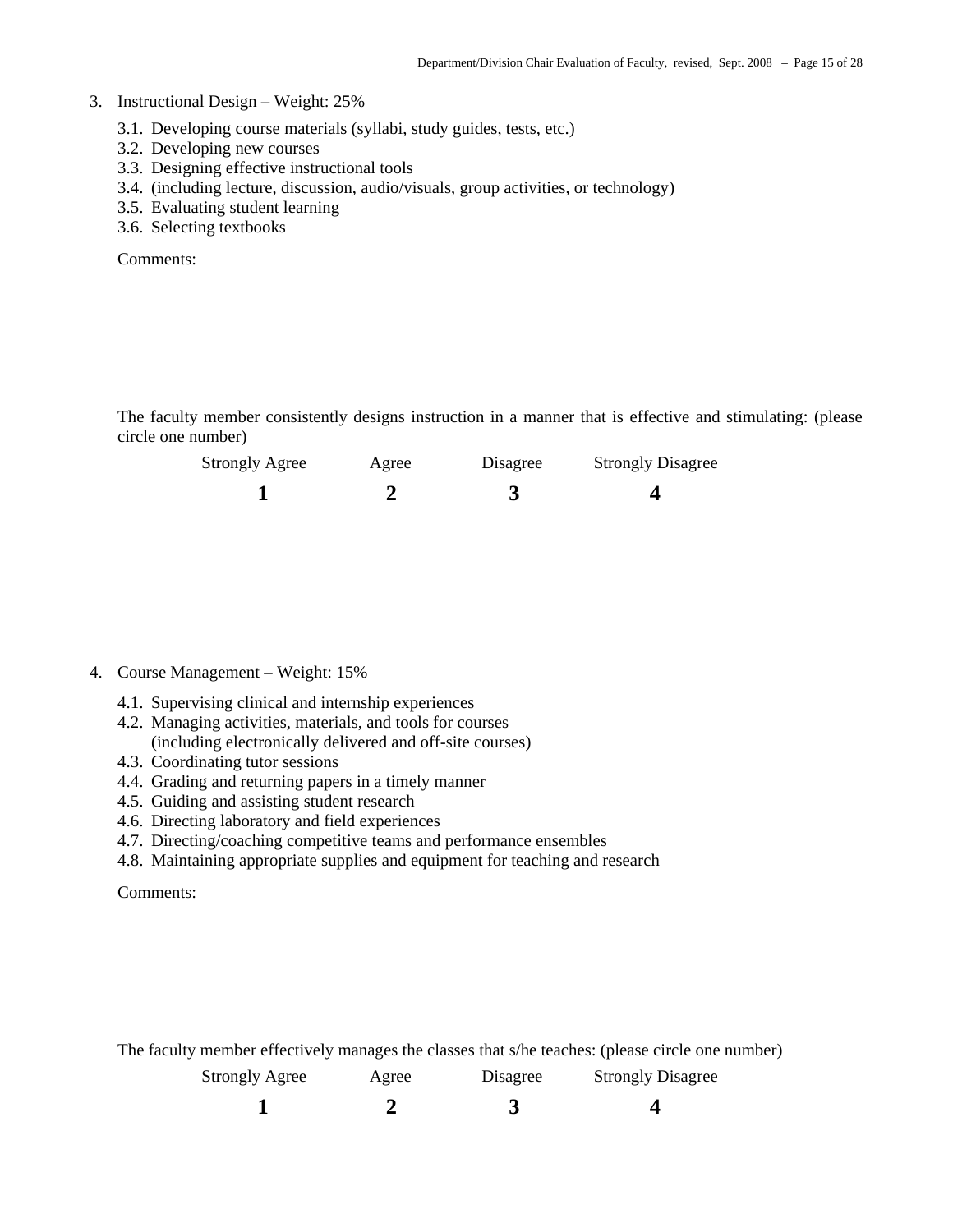#### 5. Enrollment Management – Weight: 10%

- 5.1. Recruiting
- 5.2. Advising students
- 5.3. Serving on graduate committees
- 5.4. Keeping current on professional licensing regulations
- 5.5. Assisting students' placement in jobs or graduate school

Comments:

The faculty member effectively manages the enrollment of the classes that s/he teaches: (please circle one number)

| <b>Strongly Agree</b> | Agree | Disagree | <b>Strongly Disagree</b> |
|-----------------------|-------|----------|--------------------------|
|                       |       |          |                          |

Additional Comments on faculty member's **teaching effectiveness**: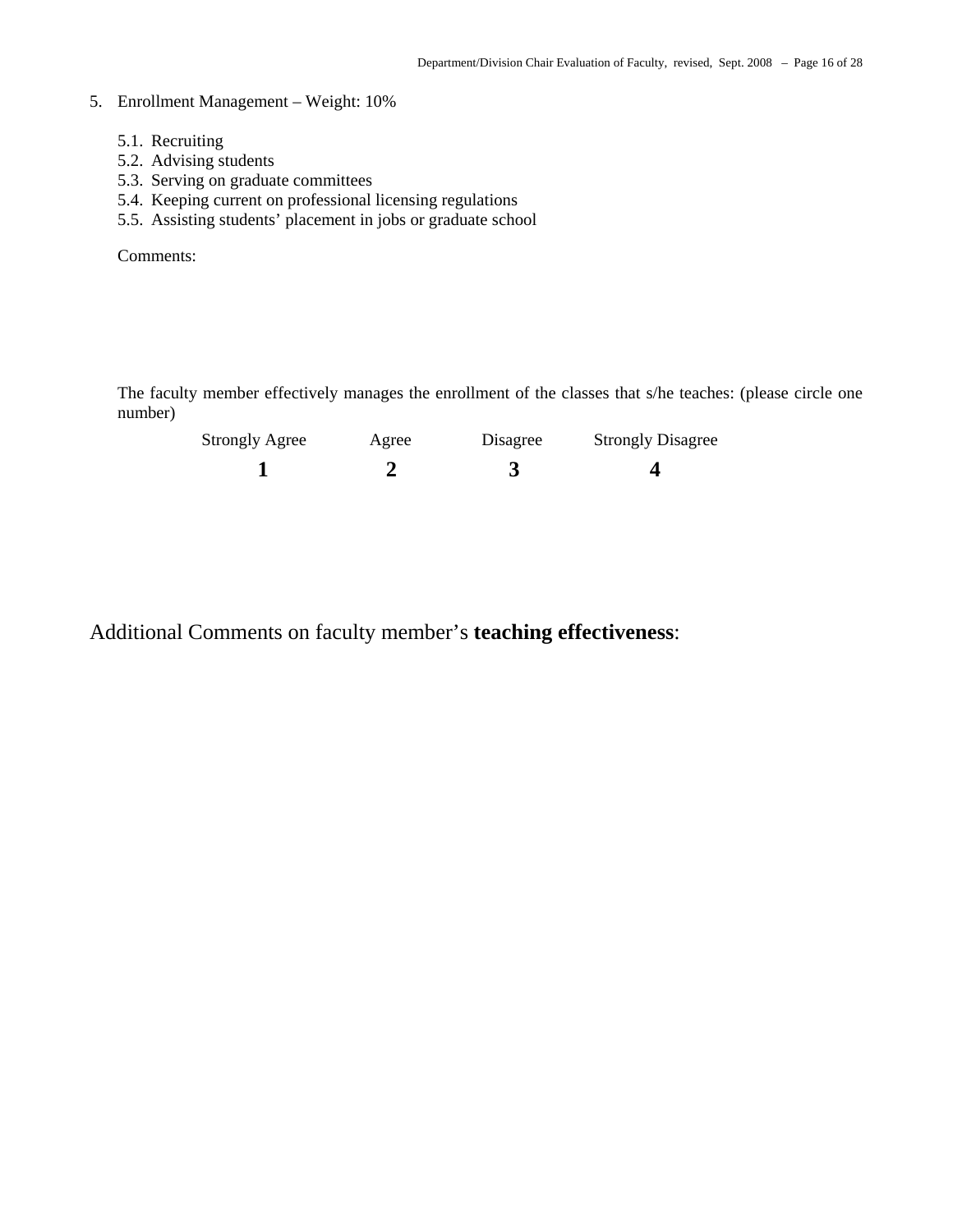#### **Section 2: Professional Development**

1. Professional Organizations – Weight: 55%

- 1.1. Maintaining membership in professional organizations
- 1.2. Attending professional meetings
- 1.3. Holding office in professional organizations

Comments:

The faculty member is involved in professional organizations that represent the discipline in which s/he teaches: (please circle one number)

| <b>Strongly Agree</b> | Agree | Disagree | <b>Strongly Disagree</b> |
|-----------------------|-------|----------|--------------------------|
|                       |       |          |                          |

2. Continuing Education – Weight: 45%

- 2.1. Progressing toward advanced degrees (completing graduate hours)
- 2.2. Attending seminars/conferences/workshops

Comments:

The faculty member is continuing his/her education through progress towards an advanced degree, and/or attending seminars, conferences, and workshops: (please circle one number)

| <b>Strongly Agree</b> | Agree | Disagree | <b>Strongly Disagree</b> |
|-----------------------|-------|----------|--------------------------|
|                       |       |          |                          |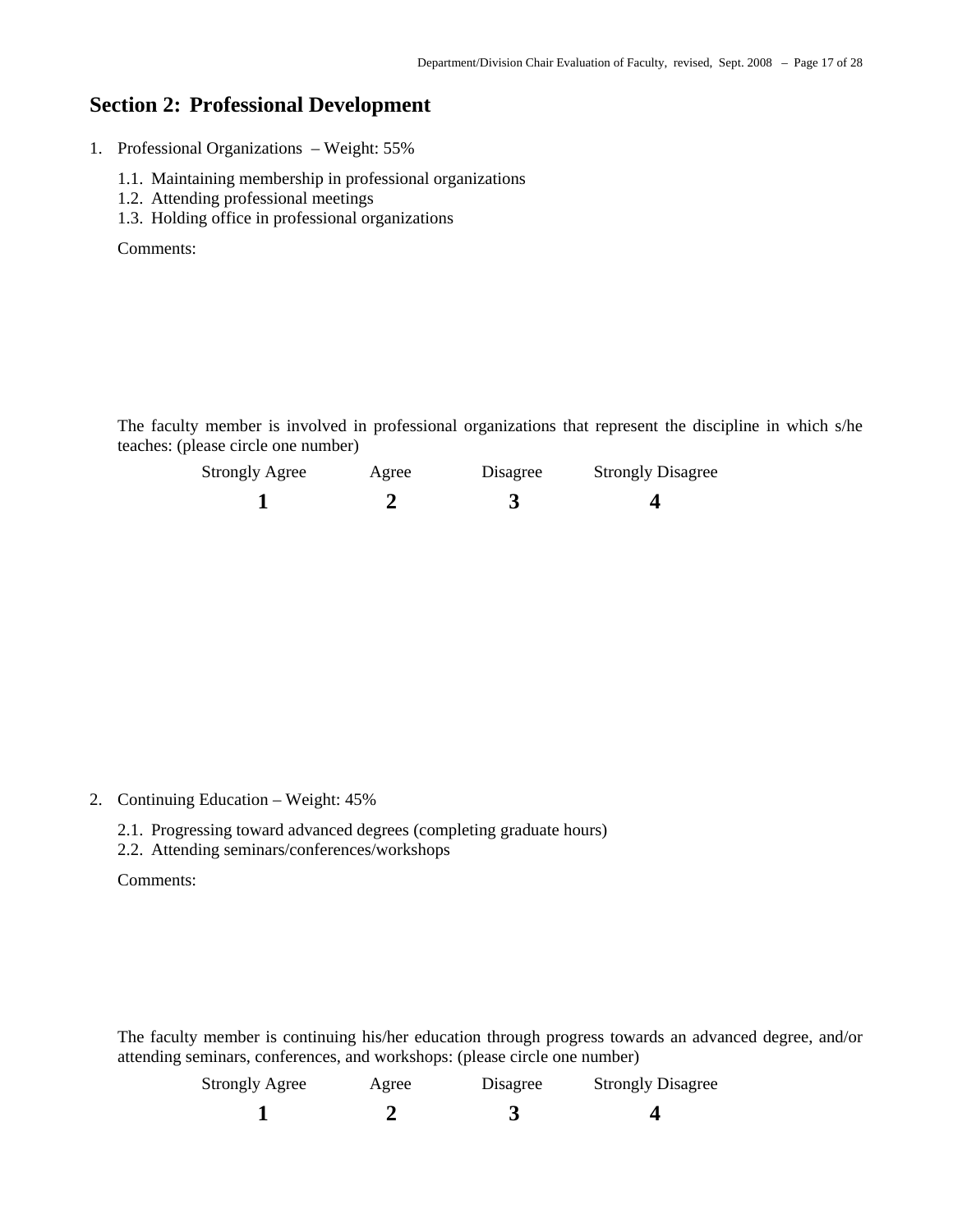### **Section 3: Scholarly Activity/Creative Endeavors**

This faculty role will be evaluated holistically. The role contains suggested activities that may be evaluated, but not necessarily required.

- 1. Publications/Presentations
	- 1.1. Publishing articles, books, and reviews
	- 1.2. Making presentations at local, state, & national conferences
	- 1.3. Developing web sites
	- 1.4. Presenting concerts and theatrical productions

Comments:

2. On-going research

2.1. Conducting research projects

Comments:

- 3. Professional Recognition
	- 3.1. Receiving awards and honors
	- 3.2. Completing an advanced degree

Comments:

The faculty member is involved in Scholarly Activities and/or Creative Endeavors within his/her discipline: (please circle one number)

| <b>Strongly Agree</b> | Agree | Disagree | <b>Strongly Disagree</b> |
|-----------------------|-------|----------|--------------------------|
|                       |       |          |                          |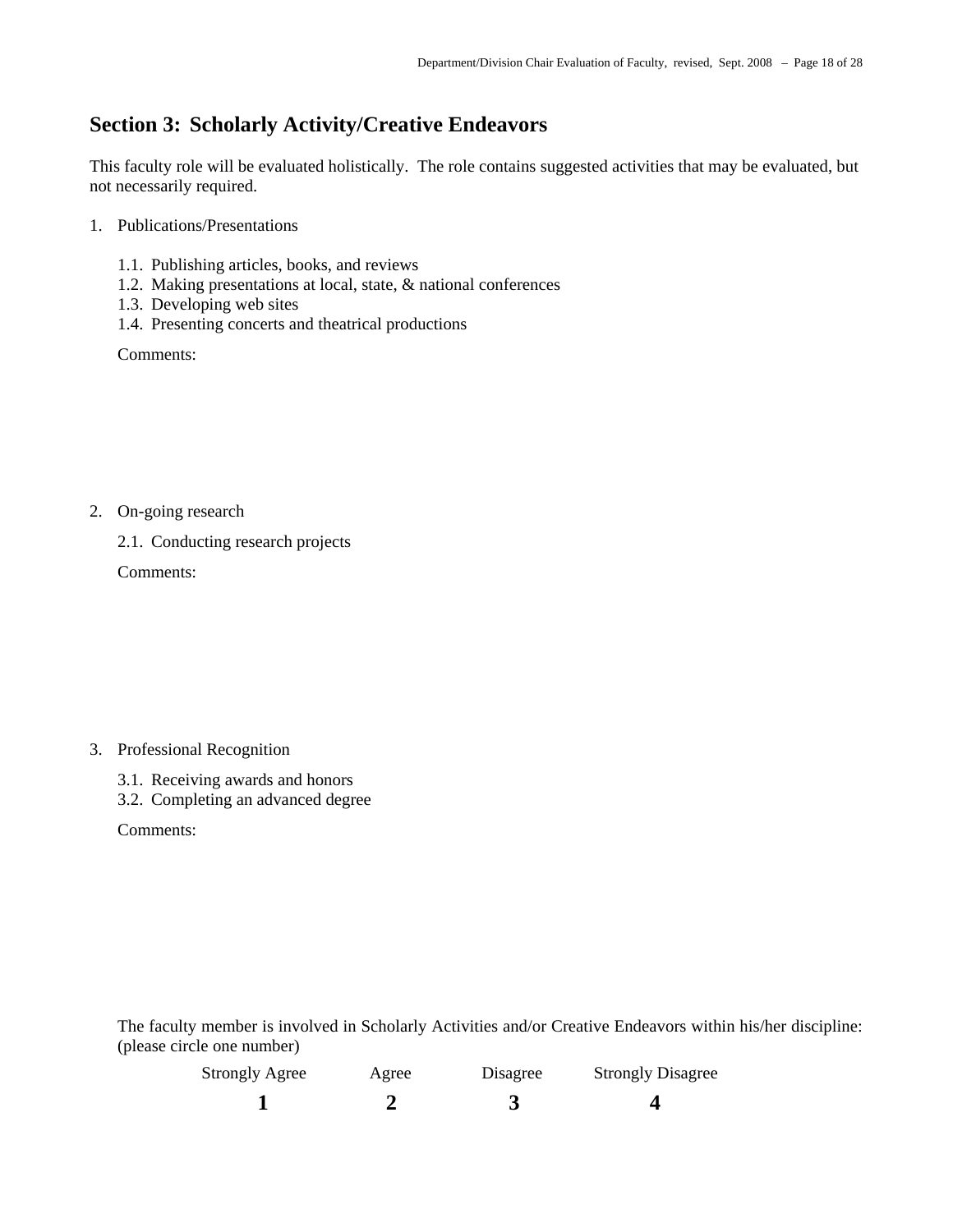#### **Section 4: Institutional Involvement**

This faculty role will be evaluated holistically. The role contains suggested activities that may be evaluated, but not necessarily required.

- 1. Active Committee Participation
	- 1.1. Serving on university committees
	- 1.2. Serving on Faculty Senate

Comments:

- 2. Special Programs/Projects/Contests
	- 2.1. Sponsoring campus events (BEST competition/Curricular Contest, FFA, 4-H,
	- Summer Academy, Science Fair, music contests, speech contests, etc.)
	- 2.2. Earning grants
	- 2.3. Bringing speakers to campus
	- 2.4. Acquiring and maintaining materials for special collections
	- 2.5. Maintaining facilities

Comments:

- 3. Contributing to Institutional Studies and Reports
	- 3.1. Gathering information
	- 3.2. Analyzing information
	- 3.3. Writing reports

Comments: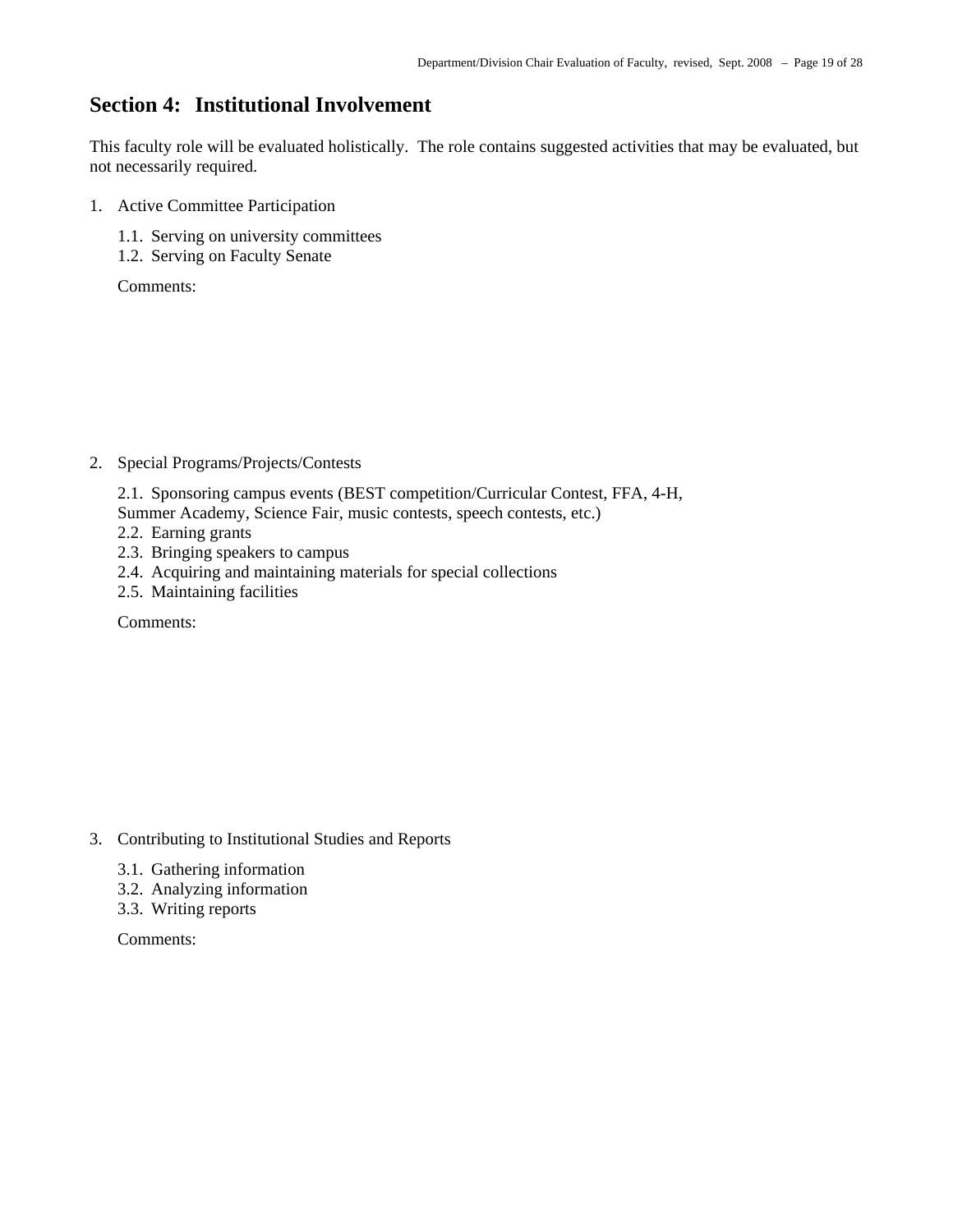#### 4. Student Organization Involvement

- 4.1. Serving as an adviser to a student organization
- 4.2. Serving as a sponsor for student activities

Comments:

The faculty member is actively involved in university activities. (committees, programs, projects, contests, studies and reports, student organizations – overall score for Institutional Involvement)

| <b>Strongly Agree</b> | Agree | Disagree | <b>Strongly Disagree</b> |
|-----------------------|-------|----------|--------------------------|
|                       |       |          |                          |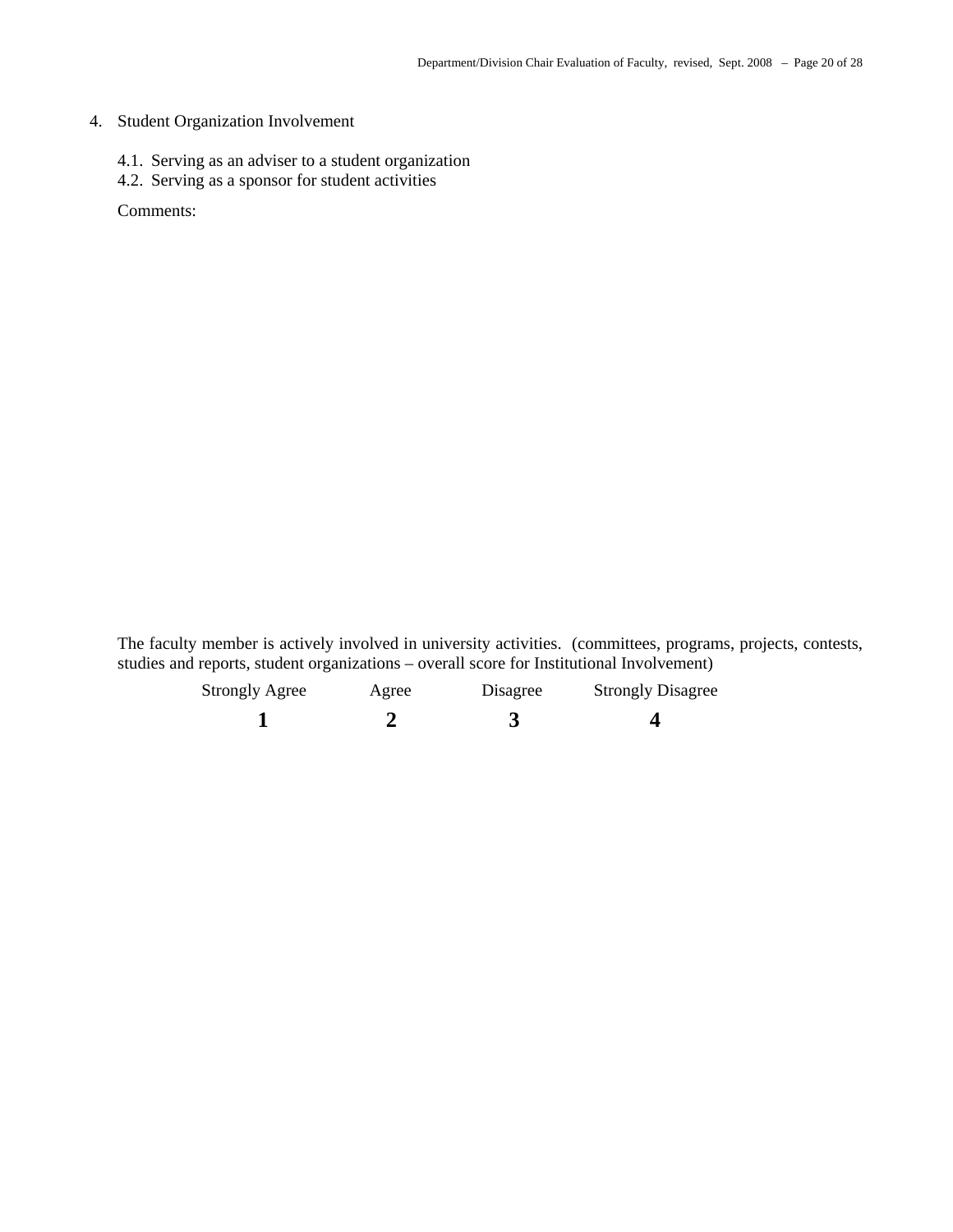## **Section 5: Community Service**

This faculty role will be evaluated holistically. The role contains suggested activities that may be evaluated, but not necessarily required.

- 1. Community Service in Area of Expertise
	- 1.1. Working with teachers in schools
	- 1.2. Serving as consultant to external entities
	- 1.3. Judging contests in area of expertise

Comments:

2. Community Civic Service

- 2.1. Maintaining active membership in civic clubs
- 2.2. Serving as a volunteer for community programs

Comments:

The faculty member is involved in community service: (please circle one number)

| <b>Strongly Agree</b> | Agree | Disagree | <b>Strongly Disagree</b> |
|-----------------------|-------|----------|--------------------------|
|                       |       |          |                          |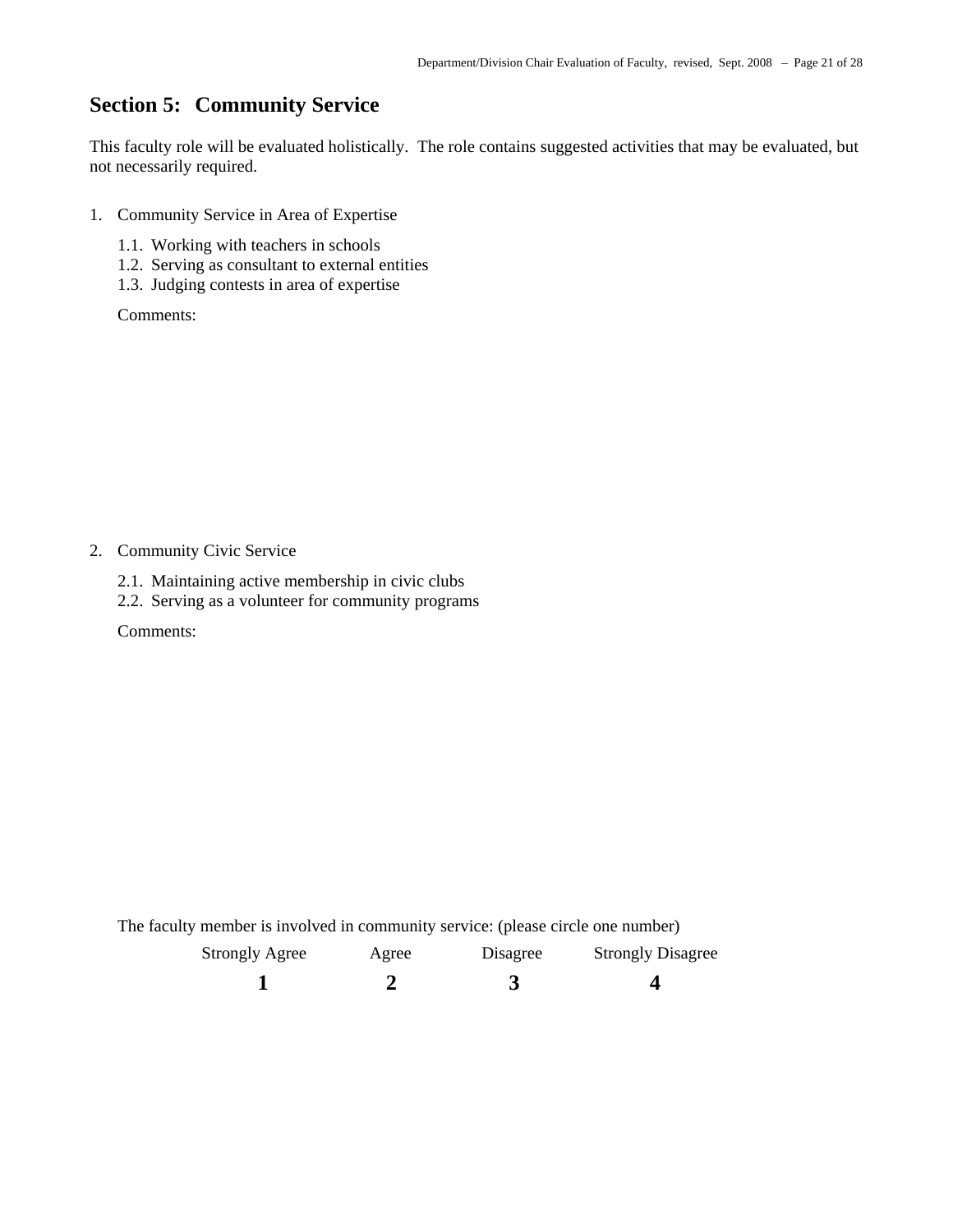## *Peer Evaluation of Faculty Northwestern Oklahoma State University*

| Faculty member name:      |       |  |
|---------------------------|-------|--|
| Department/Division:      | Date: |  |
| Peer evaluator:           |       |  |
| Peer evaluator signature: |       |  |

#### **Section 1: Teaching and Instruction**

- 1. Content Expertise Weight: 25%
	- 1.1. Keeping information current
	- 1.2. Participating in program review
	- 1.3. Maintaining licensure

Comments:

The faculty member has demonstrated a thorough knowledge and understanding of the content relevant to the discipline in which s/he teaches: (please circle one number)

| <b>Strongly Agree</b> | Agree | Disagree | <b>Strongly Disagree</b> |
|-----------------------|-------|----------|--------------------------|
|                       |       |          |                          |

2. Instructional Delivery Weight: 25% (evaluated by student evaluations)

- 2.1. Using class time effectively
- 2.2. Using effective instructional techniques and tools
- 2.3. Stimulating student interest and achievement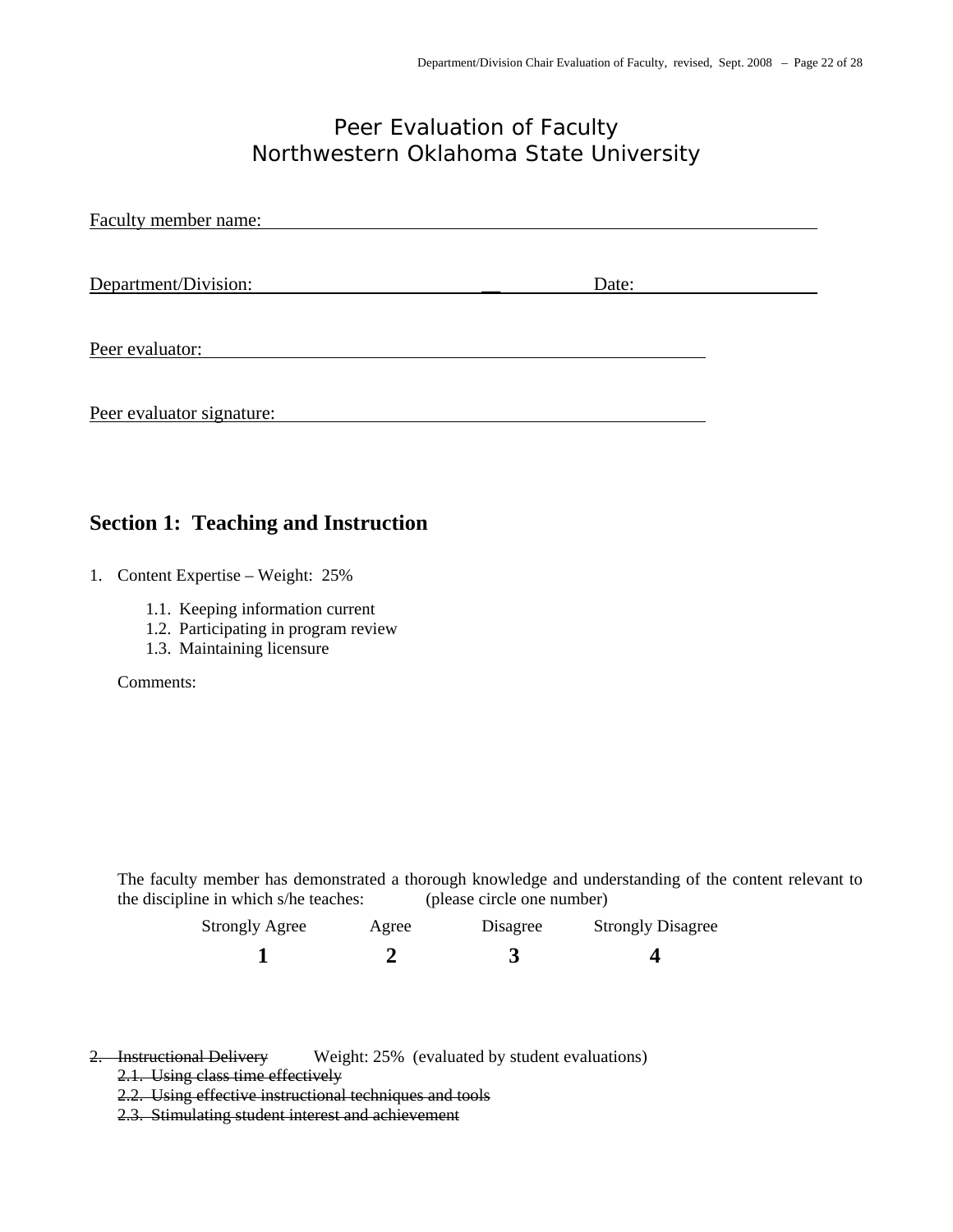#### 3. Instructional Design – Weight: 25%

- 3.1. Developing course materials (syllabi, study guides, tests, etc.)
- 3.2. Developing new courses
- 3.3. Designing effective instructional tools

(including lecture, discussion, audio/visuals, group activities, or technology)

- 3.4. Evaluating student learning
- 3.5. Selecting textbooks

Comments:

The faculty member consistently designs instruction in a manner that is effective and stimulating: (please circle one number)

| <b>Strongly Agree</b> | Agree | Disagree | <b>Strongly Disagree</b> |
|-----------------------|-------|----------|--------------------------|
|                       |       |          |                          |

Additional Comments on faculty member's **teaching effectiveness**: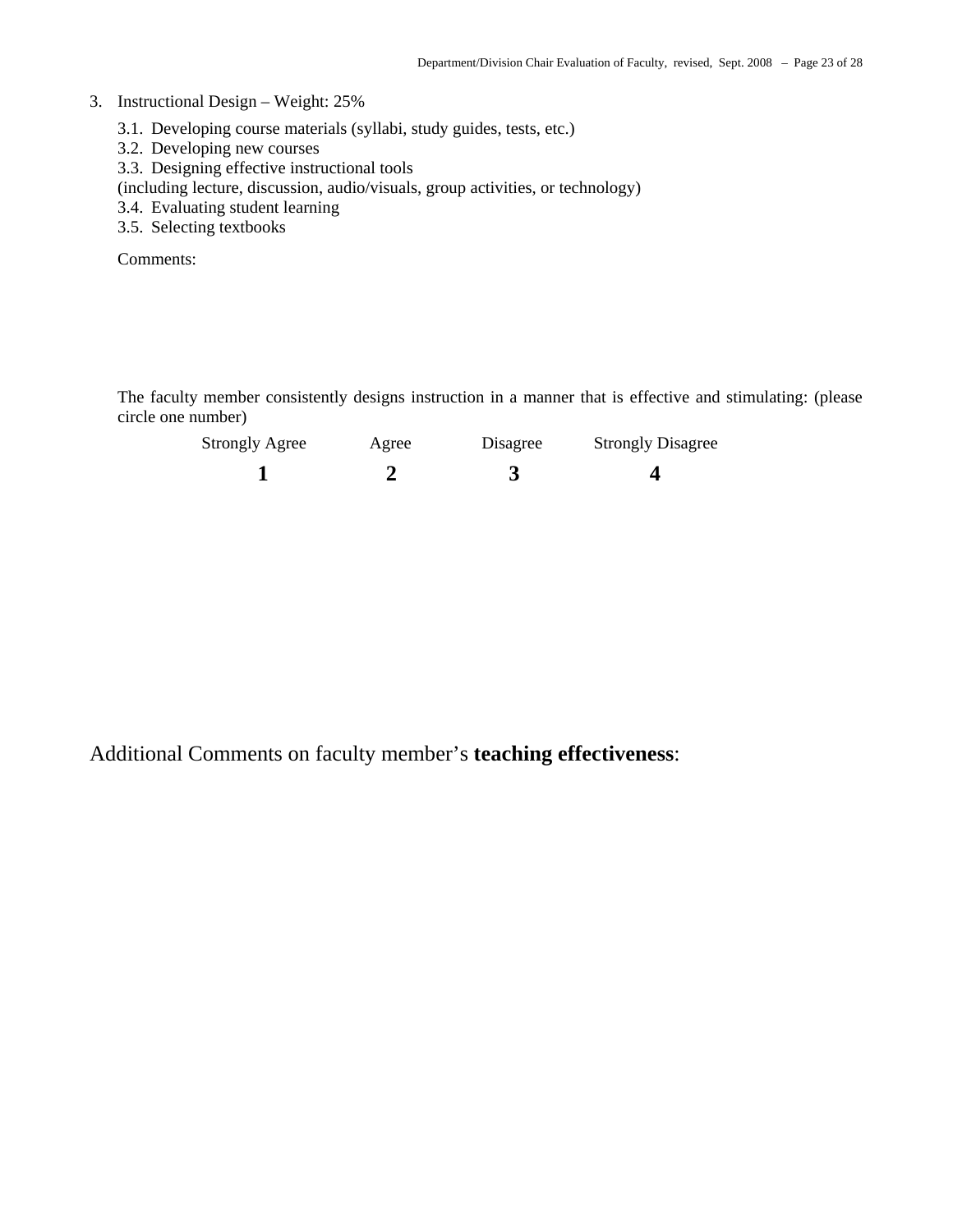#### **Section 2: Professional Development**

1. Professional Organizations – Weight: 55%

- 1.1. Maintaining membership in professional organizations
- 1.2. Attending professional meetings
- 1.3. Holding office in professional organizations

Comments:

The faculty member is involved in professional organizations that represent the discipline in which s/he teaches: (please circle one number)

| <b>Strongly Agree</b> | Agree | Disagree | <b>Strongly Disagree</b> |
|-----------------------|-------|----------|--------------------------|
|                       |       |          |                          |

2. Continuing Education – Weight: 45%

- 2.1. Progressing toward advanced degrees (completing graduate hours)
- 2.2. Attending seminars/conferences/workshops

Comments:

The faculty member is continuing his/her education through progress towards an advanced degree, and/or attending seminars, conferences, and workshops: (please circle one number)

| <b>Strongly Agree</b> | Agree | Disagree | <b>Strongly Disagree</b> |
|-----------------------|-------|----------|--------------------------|
|                       |       |          |                          |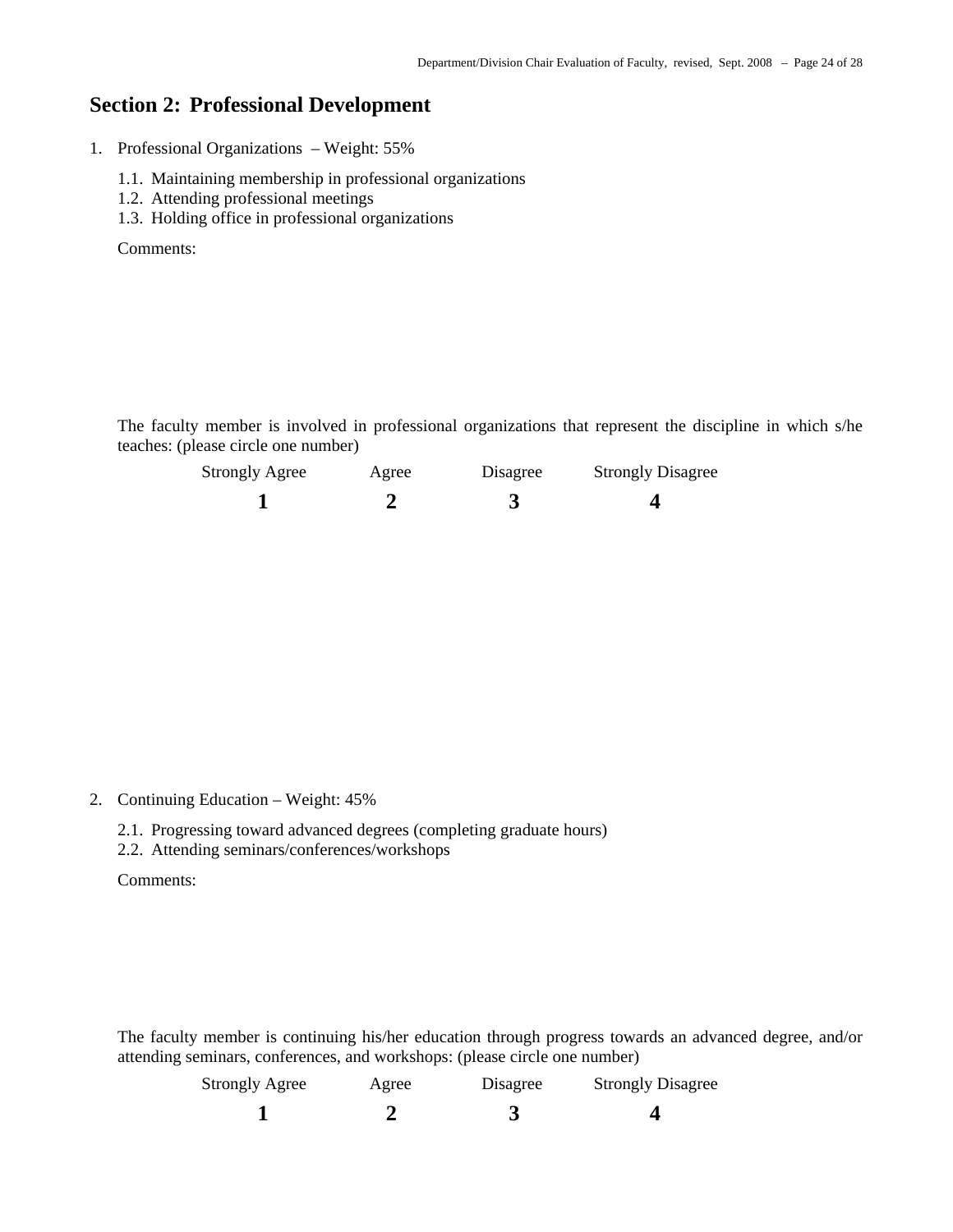### **Section 3: Scholarly Activity/Creative Endeavors**

This faculty role will be evaluated holistically. The role contains suggested activities that may be evaluated, but not necessarily required.

- 1. Publications/Presentations
	- 1.1. Publishing articles, books, and reviews
	- 1.2. Making presentations at local, state, & national conferences
	- 1.3. Developing web sites
	- 1.4. Presenting concerts and theatrical productions

Comments:

2. On-going research

2.1. Conducting research projects

Comments:

- 3. Professional Recognition
	- 3.1. Receiving awards and honors
	- 3.2. Completing an advanced degree

Comments:

The faculty member is involved in Scholarly Activities and/or Creative Endeavors within his/her discipline: (please circle one number)

| <b>Strongly Agree</b> | Agree | Disagree | <b>Strongly Disagree</b> |
|-----------------------|-------|----------|--------------------------|
|                       |       |          |                          |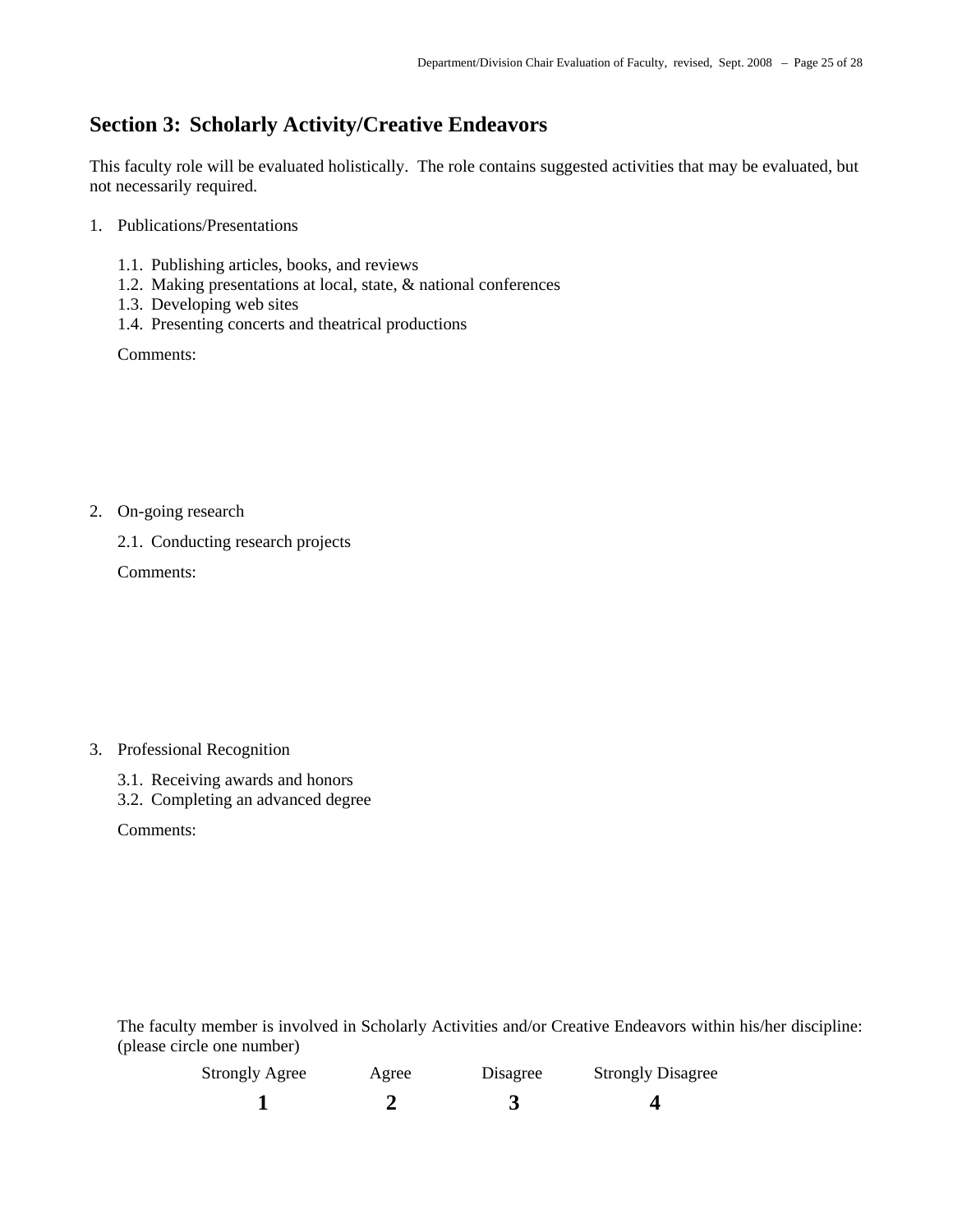#### **Section 4: Institutional Involvement**

This faculty role will be evaluated holistically. The role contains suggested activities that may be evaluated, but not necessarily required.

- 1. Active Committee Participation
	- 1.1. Serving on university committees
	- 1.2. Serving on Faculty Senate

Comments:

- 2. Special Programs/Projects/Contests
	- 2.1. Sponsoring campus events (BEST competition/Curricular Contest, FFA, 4-H,
	- Summer Academy, Science Fair, music contests, speech contests, etc.)
	- 2.2. Earning grants
	- 2.3. Bringing speakers to campus
	- 2.4. Acquiring and maintaining materials for special collections
	- 2.5. Maintaining facilities

Comments:

- 3. Contributing to Institutional Studies and Reports
	- 3.1. Gathering information
	- 3.2. Analyzing information
	- 3.3. Writing reports

Comments: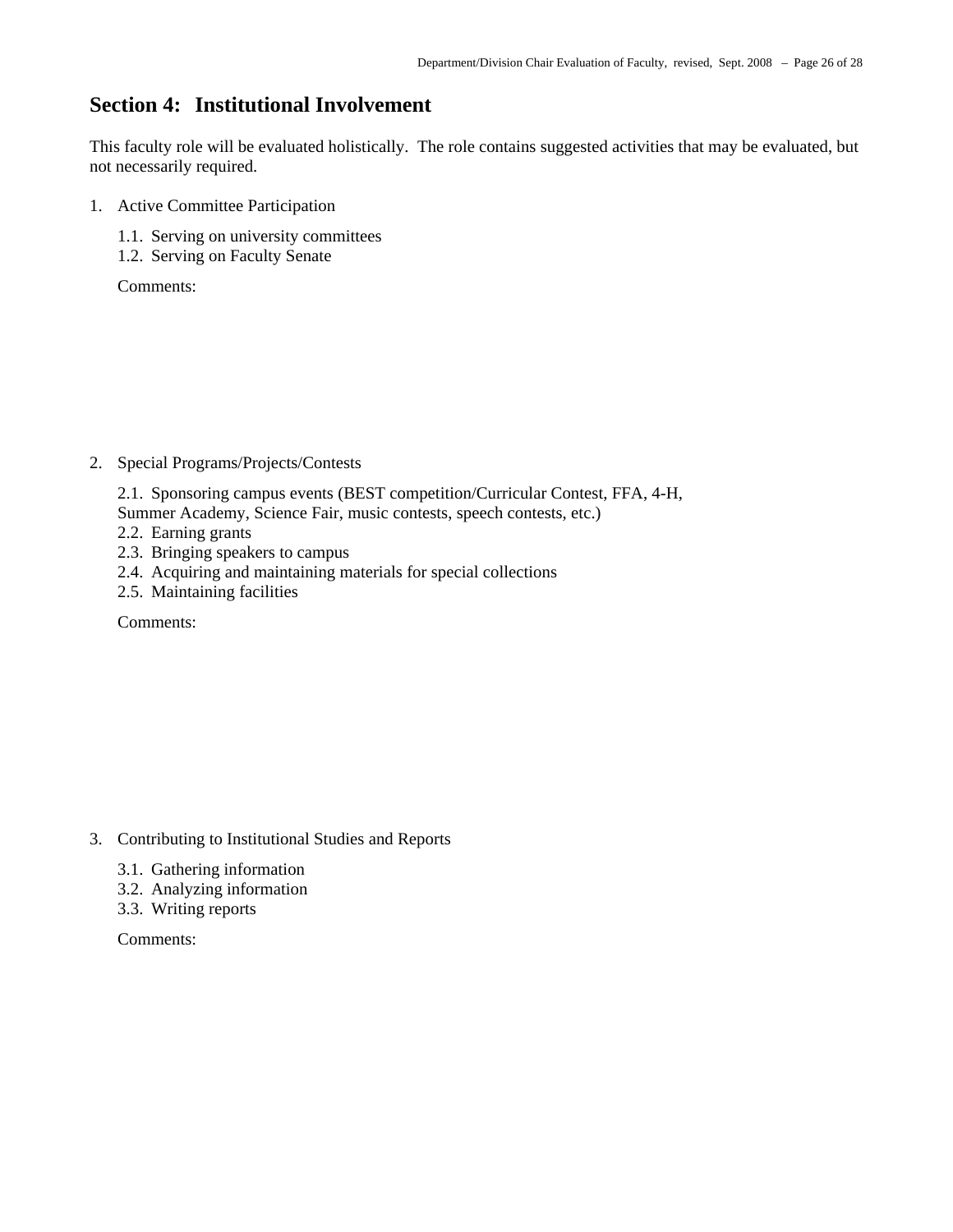#### 4. Student Organization Involvement

- 4.1. Serving as an adviser to a student organization
- 4.2. Serving as a sponsor for student activities

Comments:

The faculty member is actively involved in university activities. (committees, programs, projects, contests, studies and reports, student organizations – overall score for Institutional Involvement)

| <b>Strongly Agree</b> | Agree | Disagree | <b>Strongly Disagree</b> |
|-----------------------|-------|----------|--------------------------|
|                       |       |          |                          |